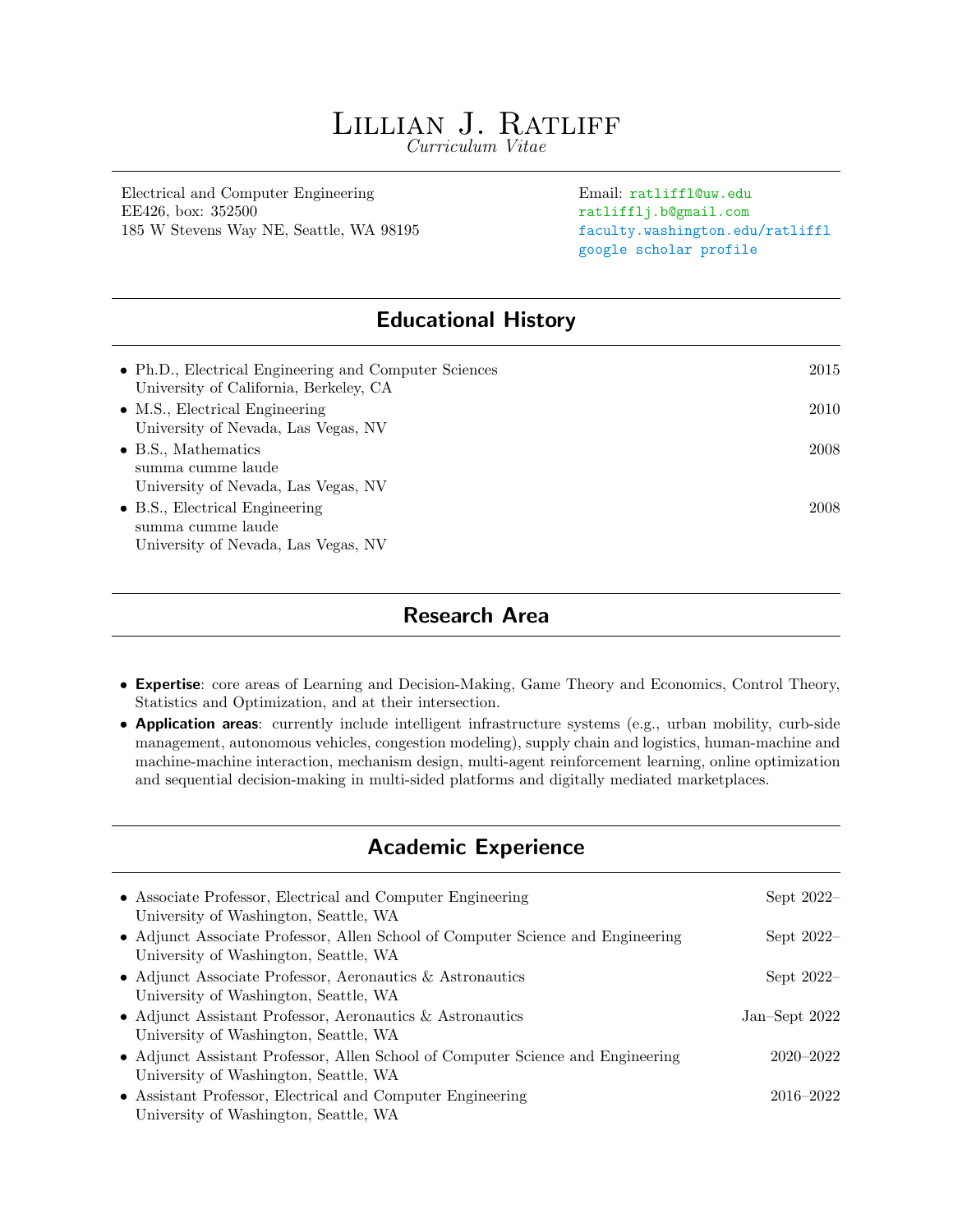| • Affiliate Assistant Professor, Electrical and Computer Engineering<br>University of Washington, Seattle, WA | $2015 - 2016$ |
|---------------------------------------------------------------------------------------------------------------|---------------|
| • Postdoctoral Researcher, Electrical Engineering and Computer Sciences                                       | $2015 - 2016$ |
| University of California, Berkeley, Berkeley, CA                                                              |               |
| • Graduate Student Researcher, Electrical Engineering and Computer Sciences                                   | $2010 - 2015$ |
| University of California, Berkeley, Berkeley, CA                                                              |               |

# Honors and Awards

| • Junior Faculty Award College of Engineering, UW                                          | 2021 |
|--------------------------------------------------------------------------------------------|------|
| • Recipient of the Dhanani Endowed Faculty Fellowship                                      | 2020 |
| • Office of Naval Research Young Investigator Award                                        | 2020 |
| • National Academy of Engineering, China-America Frontiers of Engineering, Invited Speaker | 2019 |
| • National Science Foundation CAREER Award                                                 | 2019 |
| • National Science Foundation CISE Research Initiation Initiative Award                    | 2017 |
| • National Science Foundation Graduate Research Fellowship                                 | 2009 |
|                                                                                            |      |

# Industry Experience

| • Visiting Researcher, Microsoft Research, Research for Industry Team | $2021$ -present |
|-----------------------------------------------------------------------|-----------------|
| $\bullet$ C3.AI, Consulting, Machine Learning and Decision Making     | 2014            |
| • Cirque du Soleil, Engineering Consulting                            | 2009-2010       |
| $\bullet$ Team Consulting, LLC                                        | 2008-2010       |

# Publications

Key: "students significantly advised;  $\bar{b}$  postdoctoral researchers significantly advised;  $\bar{c}$  UW collaborator; d external collaborator; <sup>∗</sup> equal contribution google scholar #: number of citations reported on Google Scholar.

number of citations is only reported only if  $> 10$ 

<sup>L</sup>: lead faculty on paper; <sup>CL</sup>: co-lead faculty on paper

**Current**  $h$ –index: 21 [\(Google Scholar\)](https://scholar.google.com/citations?user=LVPkbeYAAAAJ&hl=en&authuser=2)

### Journal Quality Publications (Top Tier CS Conferences):

Publications in this section are designated journal quality publications in that they are at top tier conferences where papers are viewed as the end product of the research.

- [JQ15] Tanner Fiez<sup>a</sup>, Chi Jin<sup>d</sup>, Praneeth Netrapalli<sup>d</sup>, Lillian J. Ratliff. Minimax Optimization with Smooth Algorithmic Adversaries. Proceedings of the International Conference on Learning Representations (ICLR), 2022 [acceptance rate  $30\%$ ]
- [JQ14] Chinmay Maheshwari<sup>a</sup>, Chih-Yuan (Frank) Chiu<sup>a</sup>, Eric Mazumdar<sup>a,d</sup>, S. Shankar Sastry<sup>d</sup>, Lillian J. Ratliff<sup>L</sup>. Zeroth-Order Methods for Convex-Concave Minmax Problems: Applications to Decision-Dependent Risk Minimization, Proceedings of the Artificial Intelligence and Statistics Conference (AISTATS) 2022. [acceptance rate 29%] [arXiv: 2106.09082](http://arxiv.org/abs/2106.09082)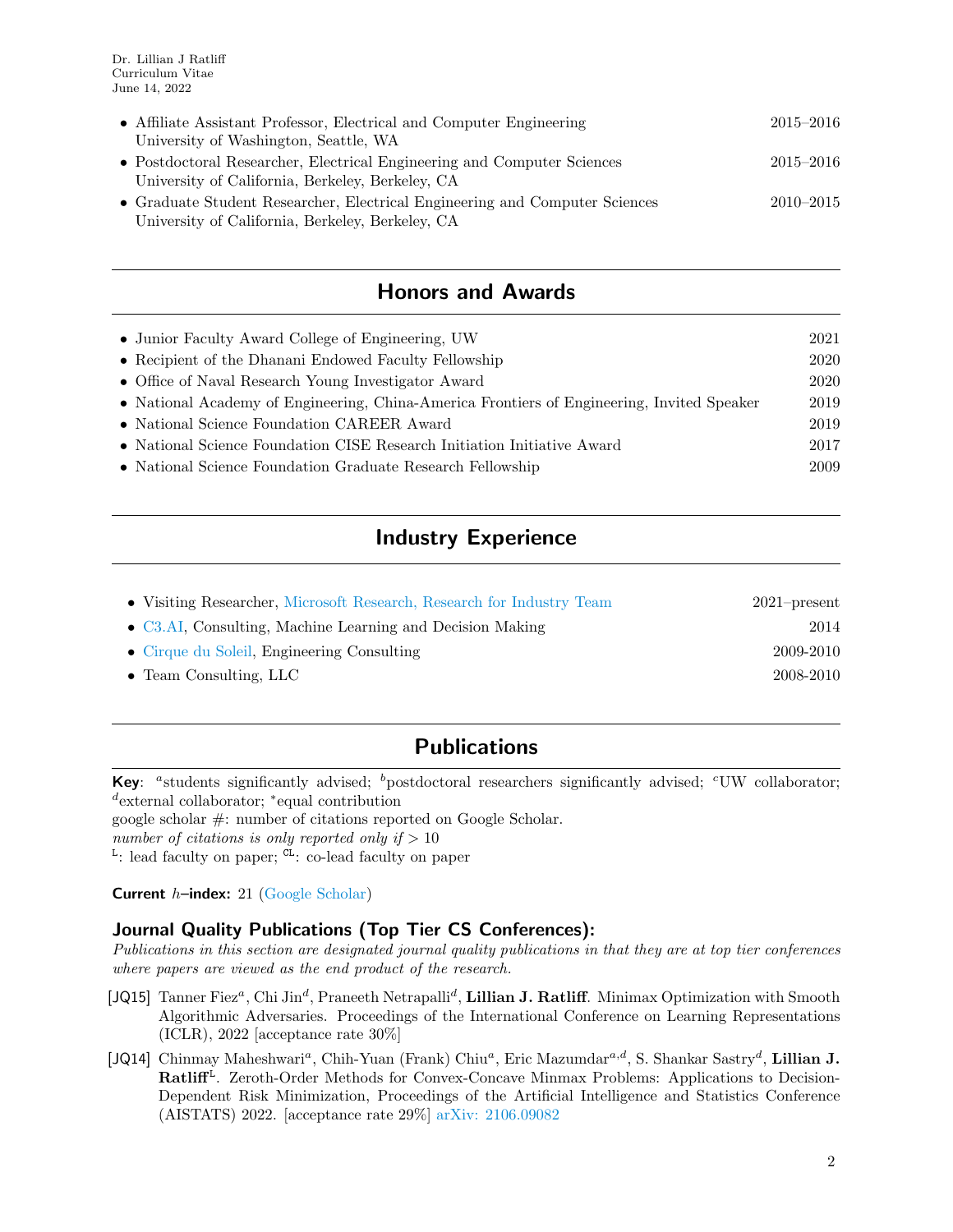- [JQ13] Adhyyan Narang<sup>a,∗</sup>, Evan Faulkner<sup>a,∗</sup>, Dmitriy Drusvyatskiy<sup>c</sup>, Maryam Fazel<sup>c</sup>, Lillian J. Ratliff<sup>L</sup>. Learning in Decision Dependent Montone Games. Proceedings of the Artificial Intelligence and Statistics Conference (AISTATS), 2022. [acceptance rate 29%] [Alt. Title: Multiplayer Performative Prediction: Learning in Decision-Dependent Games] [arXiv: 2201.03398](http://arxiv.org/abs/2201.03398)
- [JQ13] Liyuan Zheng<sup>a</sup>, Tanner Fiez<sup>a</sup>, Zane Alumbaugh<sup>a</sup>, Benjamin Chasnov<sup>a</sup>, Lillian J. Ratliff<sup>L</sup>. Stackelberg Actor-Critic: Game-Theoretic Reinforcement Learning Algorithm. Proceedings of the AAAI Conference on Artificial Intelligence (AAAI), 2022. [acceptance rate 15%]
- [JQ12] Mitas Ray, Lillian J. Ratliff<sup>L</sup>, Maryam Fazel<sup>c</sup>, Dmitriy Drusvyatskiy<sup>c</sup>. Decision-Dependent Risk Minimization in Geometrically Decaying Dynamic Environments, Proceedings of the AAAI Conference on Artificial Intelligence (AAAI), 2022. [acceptance rate 15%]
- [JQ11] Tanner Fiez<sup>a,\*</sup>, Lillian J. Ratliff<sup>\*</sup>, Eric Mazumdar<sup>a,d</sup>, Adhyyan Narang<sup>a</sup>, Evan Faulkner<sup>a</sup>. Global Convergence in Nonconvex-Nonconcave Games, Advances in Neural Information Processing Systems (NeurIPS), 2021. [acceptance rate 26%]
- [JQ10] Tanner Fiez<sup>a</sup>, Ryann Sim<sup>a</sup>, Stratis Skoulakis, Georgios Piliouras<sup>CL</sup>, Lillian J. Ratliff<sup>CL</sup>. Online Learning in Periodic Zero-Sum Games, Advances in Neural Information Processing Systems (NeurIPS), 2021. [acceptance rate 26%]
- [JQ9] Tanner Fiez<sup>a,\*</sup>, Lillian J. Ratliff<sup>\*</sup>. Local Convergence Analysis of Gradient Descent Ascent with Finite Timescale Separation, International Conference on Learning Representations (ICLR), 2021. [acceptance rate 28%] [arXiv: 2009.14820](http://arxiv.org/abs/2009.14820) (Alt Title: Gradient Descent-Ascent Provably Converges to Strict Local Minmax Equilibria with a Finite Timescale Separation) google scholar  $\#$ : 26
- [JQ8] Stratis Skoulakis, Tanner Fiez<sup>a</sup>, Ryann Sim, Georgios Piliouras<sup>CL</sup>, and Lillian J. Ratliff<sup>CL</sup>. Evolutionary Game Theory Squared: Evolving Agents in Endogenously Evolving Games, AAAI Conference on Artificial Intelligence, 2021. [arXiv: 2012.08382](http://arxiv.org/abs/2012.08382) [acceptance rate 21.4%]
- [JQ7] Tanner Fiez<sup>a</sup>, Benjamin Chasnov<sup>a</sup>, and Lillian J. Ratliff. Implicit Learning Dynamics in Stackelberg Games: Equilibria Characterization, Convergence Analysis, and Empirical Study. International Conference on Machine Learning (ICML),  $arXiv: 1906.01217, 2020.$  $arXiv: 1906.01217, 2020.$  google scholar  $\#: 92$  [acceptance rate 21.8%]
- [JQ6] Tanner Fiez<sup>a</sup>, Nihar Shah<sup>d,CL</sup>, and Lillian J. Ratliff<sup>CL</sup>. A Super<sup>\*</sup> Algorithm to Determine Orderings of Items to Show Users. Uncertainty in Artificial Intelligence (UAI), 2020. google scholar  $\#$ : 32 [acceptance rate 27%]
- [JQ5] Eric Mazumdar<sup>\*</sup>, Lillian J. Ratliff<sup>\*,L</sup>, Shankar Sastry<sup>d</sup>, Michael I. Jordan<sup>d</sup>. Policy Gradient in Linear Quadratic Dynamic Games Has No Convergence Guarantees. International Conference on Autonomous Agents and Multi-Agent Systems (AAMAS), 2020. [google scholar #: 24](https://scholar.google.com/scholar?oi=bibs&hl=en&cites=11576599387496942521,5566912868796039826,9188804599416805841&as_sdt=5) [acceptance rate 24%]
- [ $JQ4$ ] Tanner Fiez<sup>a</sup>, Lalit Jain<sup>c</sup>, Kevin Jamieson<sup>c,CL</sup>, and Lillian J. Ratliff<sup>CL</sup>. Sequential Experimental Design for Transductive Linear Bandits. Advanced in Neural Information Processing Systems (NeurIPs), [arXiv: 1906.08399,](http://arxiv.org/abs/1906.08399) 2019. google scholar  $\#$ : 61 [acceptance rate 21\%]]
- [JQ3] Benjamin Chasnov<sup>a,\*</sup>, Lillian J. Ratliff<sup>\*,L</sup>, Eric Mazumdar<sup>a</sup>, and Samuel Burden<sup>c</sup>. Convergence Guarantees for Gradient-Based Learning in Continuous Games. Uncertainty in Artificial Intelligence (UAI), 2019. [acceptance rate  $26\%$ ] google scholar  $\#$ : 27
- [JQ2] Tanner Fiez<sup>a</sup>, Shreyas Sekar<sup>b</sup>, Liyuan Zheng<sup>a</sup>, Lillian J. Ratliff. Combinatorial Bandits for Incentivizing Agents with Dynamic Preferences. Uncertainty in Artificial Intelligence (UAI), 2018. [acceptance rate 30%]
- [JQ1] Ming Jin, Lillian J. Ratliff, Ioannis C. Konstantakopoulos, Costas Spanos, S. Shankar Sastry. REST: A Reliable Estimation and Stopping Time Algorithm for Social Game Experiments. In: Proceedings of the ACM/ IEEE International Conference on Cyber-Physical Systems, pp. 90–99, 2015. [doi:](http://dx.doi.org/10.1145/2735960.2735974) [10.1145/2735960.2735974](http://dx.doi.org/10.1145/2735960.2735974) [acceptance rate 26%]

### Journal publications: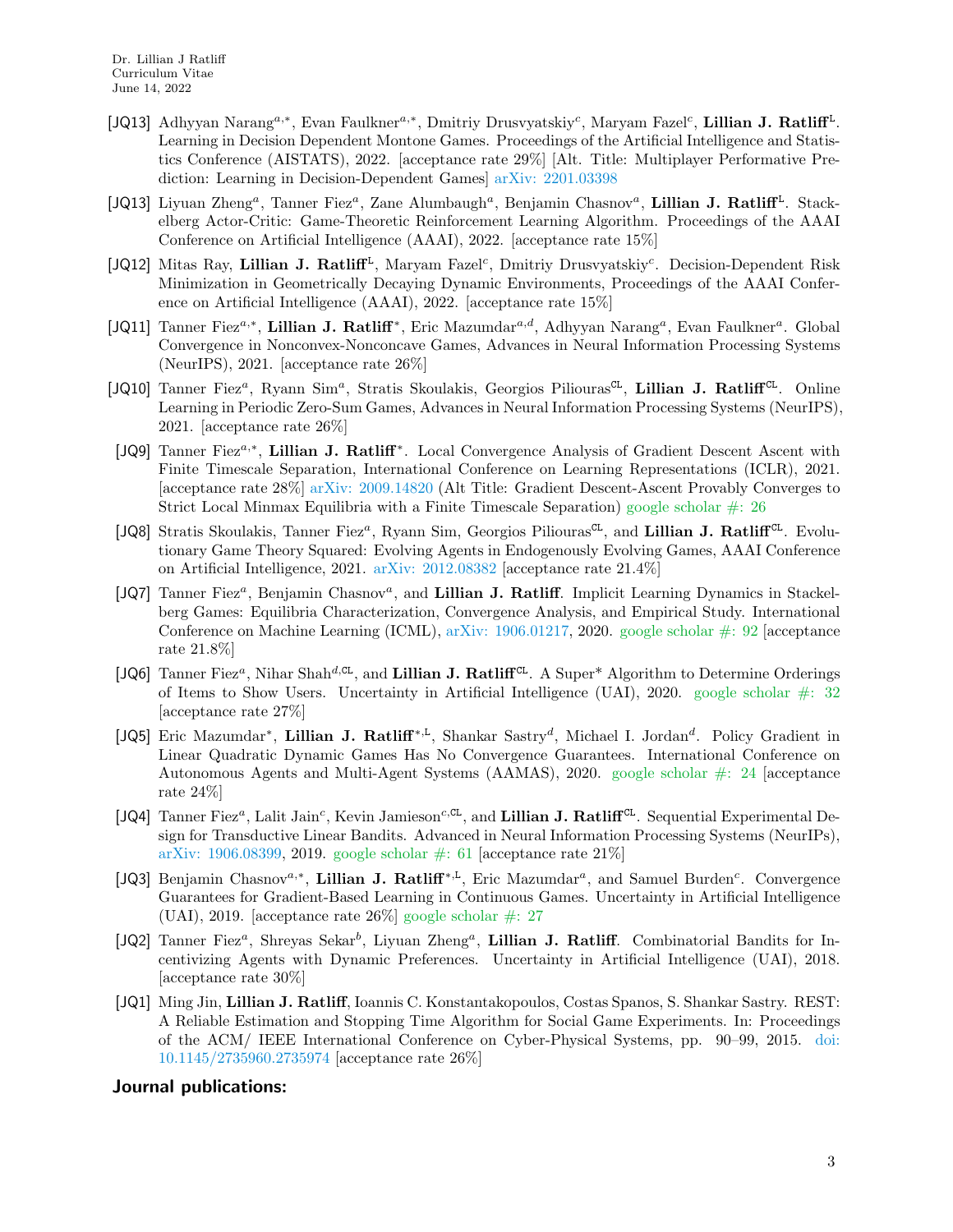- [J15] Yue Yu<sup>a</sup>, Daniel Calderone, Sarah Li<sup>a</sup>, Lillian J. Ratliff, Behcet Acikmese<sup>c</sup>. Variable Demand and Multicommodity Flow in Markovian Network Equilibrium. Automatica, 2022 [doi: 10.1016/j.automatica.2022.110224](http://dx.doi.org/10.1016/j.automatica.2022.110224)
- [J14] Lillian J. Ratliff, Tanner Fiez<sup>a</sup>. Adaptive Incentive Design. IEEE Transactions on Automatic Control, submitted Jan. 2018; accepted for publication Oct. 2020. [doi: 10.1109/TAC.2020.3027503;](http://dx.doi.org/10.1109/TAC.2020.3027503) [google scholar #: 17](https://scholar.google.com/citations?view_op=view_citation&hl=en&user=LVPkbeYAAAAJ&cstart=20&pagesize=80&citation_for_view=LVPkbeYAAAAJ:maZDTaKrznsC)
- [J13] Esther Ling, Liyuan Zheng<sup>a</sup>, Lillian J. Ratliff<sup>CL</sup>, Samuel Coogan<sup>d,CL</sup>. Koopman Operator Applications in Signalized Traffic Systems. IEEE Transactions on Intelligent Transportation Systems, submitted Jan. 2019; accepted for publication Oct. 2020. doi:  $10.1109/TITS.2020.3032880$ ; [arXiv:](http://arxiv.org/abs/1803.04008) [1803.04008](http://arxiv.org/abs/1803.04008)
- [J12] Sarah Li<sup>a</sup>, Lillian J. Ratliff<sup>L</sup>, Behçet Açikmeşe<sup>c</sup>. Disturbance Decoupling for Gradient-based Multi-Agent Learning with Quadratic Costs. IEEE Control Systems Letters (L-CSS), Vol. 5, No. 1, 2020. [doi: 10.1109/LCSYS.2020.3001240](http://dx.doi.org/10.1109/LCSYS.2020.3001240)
- [J11] Shreyas Sekar<sup>b</sup>, Liyuan Zheng<sup>a</sup>, Lillian J. Ratliff<sup>CL</sup>, Baosen Zhang<sup>c,CL</sup>. Uncertainty in Multi-Commodity Routing Networks: When does it help?. IEEE Transactions on Automatic Control, (accepted Dec.), 2019. [doi: 10.1109/TAC.2019.2962102;](http://dx.doi.org/10.1109/TAC.2019.2962102) [arXiv: 1709.08441](http://arxiv.org/abs/1709.08441) [google scholar #: 13](https://scholar.google.com/citations?view_op=view_citation&hl=en&user=LVPkbeYAAAAJ&cstart=20&pagesize=80&citation_for_view=LVPkbeYAAAAJ:RHpTSmoSYBkC)
- [J10] Eric Mazumdar<sup>a,∗</sup>, Lillian J. Ratliff<sup>\*,L</sup>, S. Shankar Sastry<sup>d</sup>. On Gradient-Based Learning in Continuous Games. SIAM Journal on Mathematics of Data Science (SIMODS), Vol. 1, No. 2, 2019, [doi:](http://dx.doi.org/10.1137/18M1231298) [10.1137/18M1231298;](http://dx.doi.org/10.1137/18M1231298) [arXiv: 1804.05464;](http://arxiv.org/abs/1804.05464) [google scholar #: 95](https://scholar.google.com/scholar?cites=1701319298330515887&as_sdt=5,48&sciodt=0,48&hl=en)
- [J9] Tanner Fiez<sup>a</sup>, Lillian J. Ratliff. Gaussian Mixture Models of Parking Demand. IEEE Transactions on Intelligent Transportation Systems, 2019. [doi: 10.1109/TITS.2019.2939499;](http://dx.doi.org/10.1109/TITS.2019.2939499) [arXiv: 1712.01263](http://arxiv.org/abs/1712.01263)
- [J8] Lillian J. Ratliff, Eric Mazumdar<sup>a</sup>. Inverse Risk-Sensitive Reinforcement Learning. IEEE Transactions on Automatic Control, 2019. [doi: 10.1109/TAC.2019.2926674;](http://dx.doi.org/10.1109/TAC.2019.2926674) [arXiv: 1703.09842v3;](http://arxiv.org/abs/1703.09842v3) [google](https://scholar.google.com/citations?view_op=view_citation&hl=en&user=LVPkbeYAAAAJ&cstart=20&pagesize=80&citation_for_view=LVPkbeYAAAAJ:M3NEmzRMIkIC) scholar  $\#$ : 14
- [J7] Tyler Westenbroek<sup>a</sup>, Roy Dong<sup>d</sup>, Lillian J. Ratliff<sup>L</sup>, S. Shankar Sastry<sup>d</sup>. Competitive Statistical Estimation with Strategic Data Sources. IEEE Transactions on Automatic Control, Vol. 65, No. 4, 2020 (submitted 2018) [doi: 10.1109/TAC.2019.2922190;](http://dx.doi.org/10.1109/TAC.2019.2922190) [arXiv: 1704.01195;](http://arxiv.org/abs/1704.01195) [google scholar #: 11](https://scholar.google.com/citations?view_op=view_citation&hl=en&user=LVPkbeYAAAAJ&cstart=20&pagesize=80&citation_for_view=LVPkbeYAAAAJ:35N4QoGY0k4C)
- [J6] Chase Dowling<sup>a</sup>, Lillian J. Ratliff<sup>CL</sup>, Baosen Zhang<sup>CL,c</sup>. Modeling Curbside Parking as a Network of Finite Capacity Queues, IEEE Transactions on Intelligent Transportation Systems, published 8 March 2019. [doi: 10.1109/TITS.2019.2900642;](http://dx.doi.org/10.1109/TITS.2019.2900642) [google scholar #: 11](https://scholar.google.com/citations?view_op=view_citation&hl=en&user=LVPkbeYAAAAJ&cstart=20&pagesize=80&citation_for_view=LVPkbeYAAAAJ:lSLTfruPkqcC)
- [J5] Lillian J. Ratliff, Roy Dong<sup>d</sup>, Shreyas Sekar<sup>b</sup>, Tanner Fiez<sup>a</sup>. A Perspective on Incentive Design: Challenges and Opportunities, Annual Review of Control, Robotics, and Autonomous Systems, Vol. 2, No. 1, 2019. [doi: 10.1146/annurev-control-053018-023634;](http://dx.doi.org/10.1146/annurev-control-053018-023634) [google scholar #: 19](https://scholar.google.com/citations?view_op=view_citation&hl=en&user=LVPkbeYAAAAJ&cstart=20&pagesize=80&citation_for_view=LVPkbeYAAAAJ:BqipwSGYUEgC)
- [J4] Roy Dong<sup>d</sup>, Alvaro A. Cárdenas<sup>d</sup>, **Lillian J. Ratliff**, Henrik Ohlsson<sup>d</sup>, S. Shankar Sastry<sup>d</sup>. Quantifying the Utility-Privacy Tradeoff in the Smart Grid, ACM Transactions on Cyber-Physical Systems, Vol. 2, No. 2, June 2018. [doi: 10.1145/3185511;](http://dx.doi.org/10.1145/3185511) [arXiv: 1406.2568;](http://arxiv.org/abs/1406.2568) [google scholar #: 21](https://scholar.google.com/scholar?oi=bibs&hl=en&authuser=2&cites=5013572413604072361,11392725842162328097&as_sdt=5)
- [J3] Ioannis Konstantakopoulos<sup>\*</sup>, Lillian J. Ratliff<sup>\*</sup>, Ming Jin, S. Shankar Sastry<sup>d</sup>, and Costas Spanos<sup>d</sup>. A Robust Utility Learning Framework via Inverse Optimization. IEEE Transactions on Control Systems Technology, PP(99):1–17, May 2017. [doi: 10.1109/TCST.2017.2699163;](http://dx.doi.org/10.1109/TCST.2017.2699163) [google scholar #:](https://scholar.google.com/scholar?oi=bibs&hl=en&cites=10062608594779887238&as_sdt=5) [30](https://scholar.google.com/scholar?oi=bibs&hl=en&cites=10062608594779887238&as_sdt=5)
- [J2] Lillian J. Ratliff, Samuel A. Burden<sup>c</sup>, S. Shankar Sastry<sup>d</sup>. On the Characterization of Local Nash Equilibria in Continuous Games. IEEE Transactions on Automatic Control, 16(8):2301—2307, Aug. 2016. [doi: 10.1109/TAC.2016.2583518;](http://dx.doi.org/10.1109/TAC.2016.2583518) [google scholar #: 112](https://scholar.google.com/scholar?oi=bibs&hl=en&cites=3097447437889982886)
- [J1] Pushkin Kachroo, Lillian J. Ratliff, and S. Shankar Sastry<sup>d</sup>. Analysis of the Godunov Based Hybrid Model for Ramp Metering and Robust Feedback Control Design. IEEE Transactions on Intelligent Transportation Systems, 15(5):2132—2142, Oct. 2014. [doi: 10.1109/TITS.2014.2310736](http://dx.doi.org/10.1109/TITS.2014.2310736)

### Journal publications under review: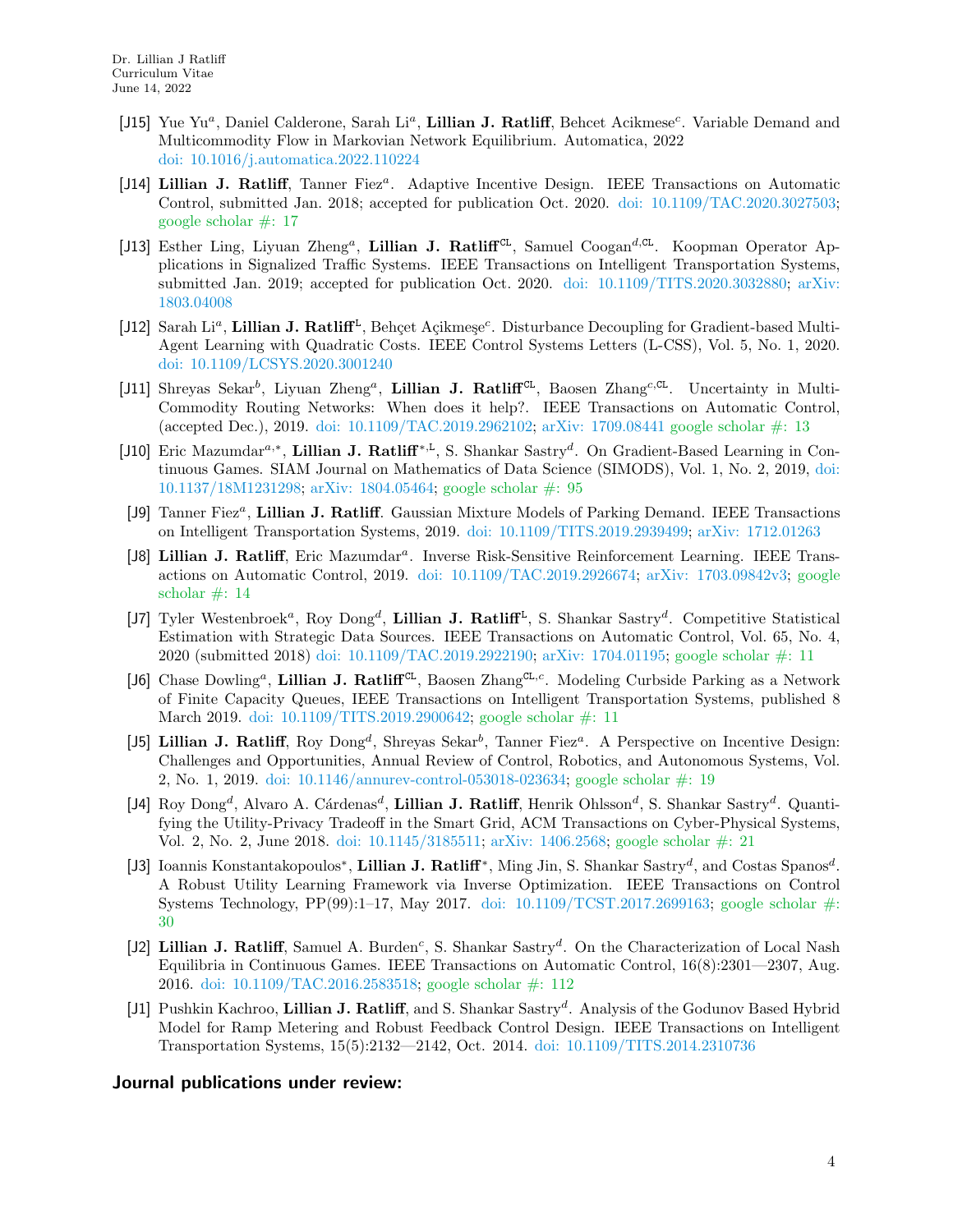- [JS4] Adhyyan Narang<sup>a,∗</sup>, Evan Faulkner<sup>a,∗</sup>, Dmitriy Drusvyatskiy<sup>c</sup>, Maryam Fazel<sup>c</sup>, Lillian J. Ratliff<sup>L</sup>. Multi-Learner Performative Prediction: Learning in Decision-Dependent Games, submitted to JMLR, Jan. 2022.
- [JS3] Sarah H.Q. Li<sup>a</sup>, Yue Yu<sup>a</sup>, Daniel Calderone<sup>c</sup>, Bechet Acikmese<sup>c, CL</sup>, Lillian J. Ratliff<sup>CL</sup>. Adaptive Constraint Satisfaction for Markov Decision Process Congestion Games: Application to Transportation Networks, Automatica, under review, 2020.
- [JS2] Yue Yu<sup>a</sup>, Daniel Calderone<sup>c</sup>, Sarah H.Q. Li<sup>a</sup>, Bechet Acikmese<sup>c,CL</sup>, Lillian J. Ratliff<sup>CL</sup>. Variable Demand and Multicommodity Flow in Markovian Network Equilibrium, Automatica, under review, July. 2020.
- [JS1] Mitas Ray<sup>a</sup>, Omid Sadeghi, Lillian J. Ratliff<sup>CL</sup>, Maryam Fazel<sup>c,CL</sup>. Function Design for Improved Competitive Ratio in Online Resource Allocation with Procurement Costs, submitted to INFORMS Journal on Optimization, 2020. [arXiv: 2012.12457](http://arxiv.org/abs/2012.12457)

### Conference publications:

Note: includes articles from workshops that were both peer-reviewed and archived.

- [C49] Liyuan Zheng<sup>a</sup>, Yuanyuan Shi<sup>a</sup>, Baosen Zhang<sup>cL</sup>, Lillian J. Ratliff<sup>CL</sup>. Safe Reinforcement Learning of Control-Affine Systems with Vertex Networks (L4DC), 2021.
- [C48] Tanner Fiez<sup>a</sup>, Ryann Sim, Stratis Skoulakis, Georgios Piliouras<sup>CL</sup> and Lillian RatliffCL, Lillian J. Ratliff. Online Learning in Periodic Zero-Sum Games: von Neumann vs Poincare, Adaptive and Learning Agents (ALA2021 peer-reviewed workshop), 2021.
- [C47] Stratis Skoulakis, Tanner Fiez<sup>a</sup>, Ryann Sim, Georgios Piliouras<sup>CL</sup> and Lillian J. Ratliff<sup>CL</sup>. Evolutionary Game Theory Squared: Evolving Agents in Endogenously Evolving Zero-Sum Games, Adaptive and Learning Agents (ALA2021 peer-reviewed workshop), 2021.
- [C46] Liyuan Zheng<sup>a</sup>, Tanner Fiez<sup>a</sup>, Zane Alumbaugh<sup>a</sup>, Benjamin Chasnov<sup>a</sup>, Lillian J. Ratliff. Stackelberg Actor-Critic: A Game-Theoretic Perspective, AAAI Reinforcement Learning and Games Workshop, 2021. (peer reviewed)
- [C45] Tanner Fiez<sup>a</sup>, Lillian J. Ratliff. Gradient Descent-Ascent Provably Converges to Strict Local Minmax Equilibria with a Finite Timescale Separation, AAAI Reinforcement Learning and Games Workshop, 2021. [arXiv: https://arxiv.org/abs/2009.14820](http://arxiv.org/abs/https://arxiv.org/abs/2009.14820) (peer reviewed)
- [C44] Sarah Li<sup>a</sup>, Lillian J. Ratliff<sup>L</sup>, Behçet Açikmeşe<sup>c</sup>. Disturbance Decoupling for Gradient-based Multi-Agent Learning with Quadratic Costs. IEEE Conference on Decision and Control (CDC), 2020.
- [C43] Benjamin Chasnov<sup>a</sup>, Daniel Calderone<sup>b</sup>, Behçet Açikmeşe<sup>c</sup>, Sam Burden<sup>c</sup> and Lillian J. Ratliff<sup>L</sup>. The Local Stability of Equilibria in Two-Player Continuous Games. IEEE Conference on Decision and Control (CDC), 2020.
- [C42] Liyuan Zheng<sup>a</sup>, Lillian J. Ratliff. Constrained Upper Confidence Reinforcement Learning. Learning for Dynamics and Control (L4DC), 2020. arXiv:  $2001.09377$  google scholar  $\#$ : 34
- [C41] Tanner Fiez<sup>a</sup>, Benjamin Chasnov<sup>a</sup>, Lillian J. Ratliff. Convergence of Learning in Stackelberg Games. Smooth Games Optimization and Machine Learning Workshop: Bridging Game Theory and Deep Learning, NeuRIPS, 2019. (peer reviewed, selected for presentation, 1 of 4 selected out of 34 papers).
- [C40] Benjamin Chasnov<sup>a</sup>, Tanner Fiez<sup>a</sup>, Lillian J. Ratliff. Opponent Anticipation via Conjectural Variations. Smooth Games Optimization and Machine Learning Workshop: Bridging Game Theory and Deep Learning, NeuRIPS, 2019. (peer reviewed)
- [C39] Eric Mazumdar<sup>∗,*a*</sup>, Lillian J. Ratliff<sup>∗,L</sup>, Shankar Sastry<sup>d</sup>, Michael I. Jordan<sup>d</sup>. Policy Gradient in Linear Quadratic Dynamic Games Has No Convergence Guarantees. Smooth Games Optimization and Machine Learning Workshop: Bridging Game Theory and Deep Learning, NeuRIPS, 2019. (peer reviewed)
- [C38] Tanner Fiez<sup>a</sup>, Nihar Shah<sup>d, CL</sup>, and Lillian J. Ratliff<sup>CL</sup>. A Super<sup>\*</sup> Algorithm to Determine Orderings of Items to Show Users. workshop paper for Real-world Sequential Decision Making workshop at ICML, 2019. (peer reviewed)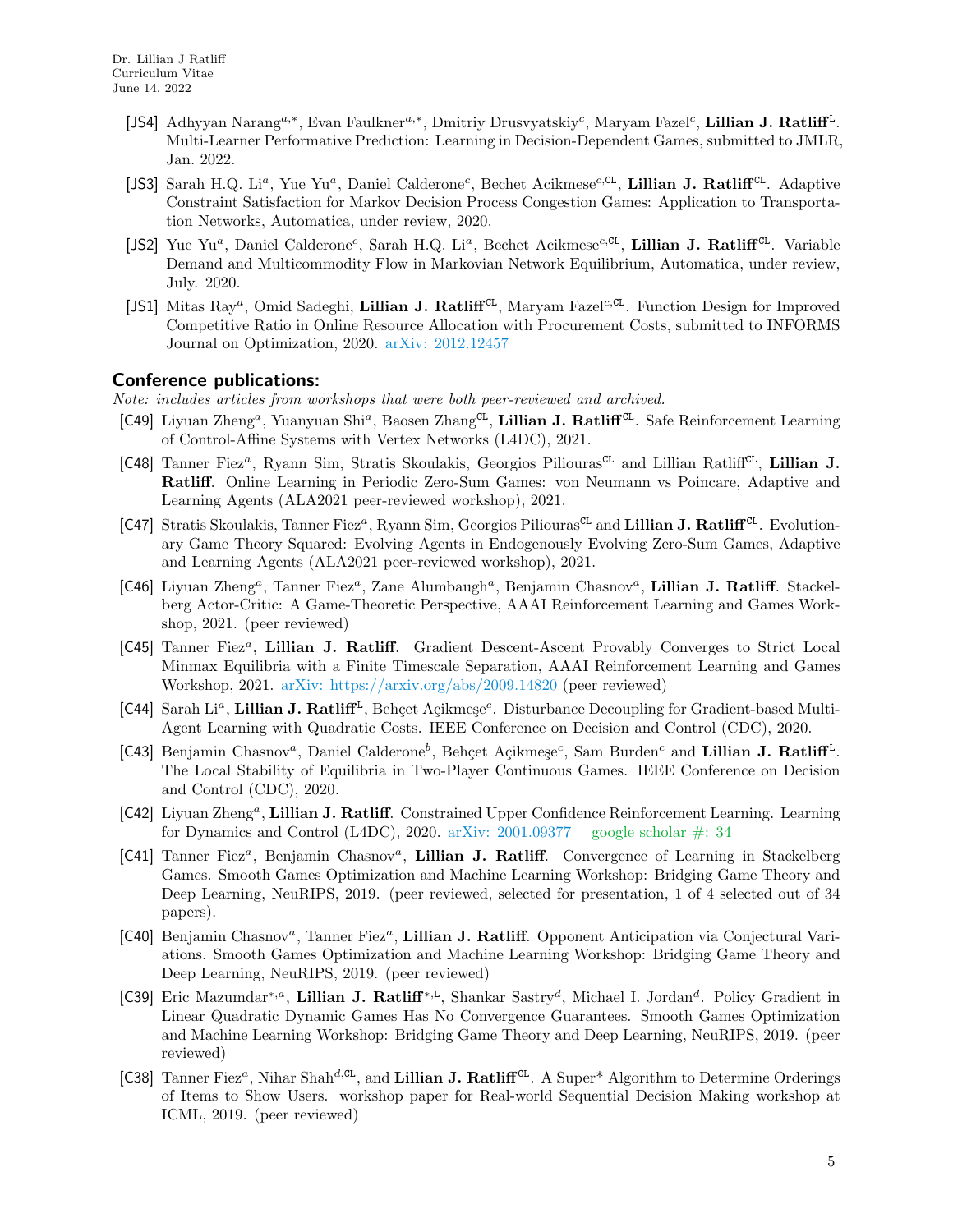- [C37] Tyler Westenbroek<sup>a</sup>, Roy Dong<sup>d</sup>, Lillian J. Ratliff. Competitive Statistical Estimation with Strategic Data Sources. ACM Conference on Economics and Computation (EC) Workshop: Learning in the Presence of Strategic Behavior, 2019. (peer reviewed)
- [C36] Shahriar Talebi<sup>a</sup>, Siavash Alemzadeh, Lillian J. Ratliff<sup>CL</sup>, and Mehran Mesbahi<sup>c,CL</sup>. Distributed Learning in Network Games: A Dual Averaging Approach. In Proceedings of the IEEE Conference on Decision and Control, 2019.
- [C35] Sarah H.Q. Li<sup>a</sup>, Daniel Calderone<sup>b</sup>, Lillian J. Ratliff<sup>CL</sup>, and Behcet Acikmese<sup>c,CL</sup>. Sensitivity Analysis for Markov Decision Process Congestion Games. In Proceedings of the IEEE Conference on Decision and Control, 2019. [doi: 10.1109/CDC40024.2019.9028933](http://dx.doi.org/10.1109/CDC40024.2019.9028933)
- [C34] Yagiz Savas<sup>a</sup>, Vijay Gupta<sup>d, CL</sup>, Melkior Ornik<sup>d</sup>, Lillian J. Ratliff<sup>CL</sup>, and Ufuk Topcu<sup>d, CL</sup>. Incentive Design for Temporal Logic Objectives. In Proceedings of the IEEE Conference on Decision and Control, 2019. [doi: 10.1109/CDC40024.2019.9029287](http://dx.doi.org/10.1109/CDC40024.2019.9029287)
- [C33] Eric Mazumdar<sup>a</sup> and Lillian J. Ratliff. Local Nash Equilibria are Isolated, Strict Local Nash Equilibria in 'Almost All' Zero-Sum Continuous Games. In Proceedings of the IEEE Conference on Decision and Control, 2019. [doi: 10.1109/CDC40024.2019.9030203](http://dx.doi.org/10.1109/CDC40024.2019.9030203)
- [C32] Daniel Calderone<sup>b</sup> and Lillian J. Ratliff. Multi-Dimensional Continuous Type Population Potential Games. IEEE Conference on Decision and Control, 2019. [doi: 10.1109/CDC40024.2019.9029519](http://dx.doi.org/10.1109/CDC40024.2019.9029519)
- [C32] Benjamin Chasnov<sup>a</sup>, Momona Yamagami, Behnoosh Parsa, Lillian J. Ratliff, Samuel Burden<sup>L,c</sup>. Experiments with sensorimotor games in dynamic human/machine interaction, SPIE, 2019.
- [C31] Hui (Sarah) Li<sup>a</sup>, Yue Yu<sup>a</sup>, Daniel Calderone<sup>b</sup>, Lillian J. Ratliff<sup>CL</sup>, Behcet Acikmese<sup>c,CL</sup>. Tolling for Constraint Satisfaction in Markov Decision Process Congestion Games. Proceedings of the American Control Conferences, 2019. [doi: 10.23919/ACC.2019.8814925](http://dx.doi.org/10.23919/ACC.2019.8814925)
- [C30] Benjamin Chasnov<sup>a,\*</sup>, Lillian J. Ratliff<sup>L,\*</sup>, Daniel Calderone<sup>b</sup>, Eric Mazumdar<sup>a</sup>, Sam Burden<sup>c</sup>. Finite-Time Convergence of Gradient-Based Learning in Continuous Games, AAAI Workshop on Reinforcement Learning in Games, Jan. 2019. (peer reviewed, selected for presentation)
- [C29] Tanner Fiez<sup>a</sup>, Lillian J. Ratliff<sup>L</sup>, Chase Dowling<sup>a</sup>, and Baosen Zhang<sup>c</sup>. Data-Driven Spatio-Temporal Modeling of Parking Demand. In:Proceedings of the American Control Conference, 2018. [doi: 10.23919/ACC.2018.8431681;](http://dx.doi.org/10.23919/ACC.2018.8431681) [google scholar #: 14](https://scholar.google.com/scholar?oi=bibs&hl=en&authuser=2&cites=14285601939142487277&as_sdt=5)
- [C28] Shreyas Sekar<sup>b</sup>, Liyuan Zheng<sup>a</sup>, Lillian J. Ratliff<sup>CL</sup>, and Baosen Zhang<sup>c,CL</sup>. Uncertainty in Multi-Commodity Routing Networks: When does it help? In: Proceedings of the American Control Conference, 2018. [doi: 10.23919/ACC.2018.8430756](http://dx.doi.org/10.23919/ACC.2018.8430756)
- [C27] Eric Mazumdar<sup>\*,*a*</sup>, Lillian J. Ratliff<sup>\*,L</sup>, Tanner Fiez<sup>a</sup>, and S. Shankar Sastry<sup>d</sup>. Gradient–Based Inverse Risk-Sensitive Reinforcement Learning with Applications. Proceedings of the 56th IEEE Conference on Decision and Control, pp. 5796–5801, 2017. [doi: 10.1109/CDC.2017.8264535;](http://dx.doi.org/10.1109/CDC.2017.8264535) [google](https://scholar.google.com/scholar?oi=bibs&hl=en&authuser=2&cites=4184369894347294213,3321914610121017435&as_sdt=5) scholar  $\#$ : 17
- [C26] Chase Dowling<sup>a</sup>, Tanner Fiez<sup>a</sup>, Lillian J. Ratliff<sup>CL</sup>, and Baosen Zhang<sup>c,CL</sup>. Optimizing Curbside Parking Resources Subject to Congestion Constraints. In: Proceedings of the 56th IEEE Confefence on Decision and Control, pp. 5080-5085, 2017. doi:  $10.1109/CDC.2017.8264412$ ; [google scholar #:](https://scholar.google.com/citations?view_op=view_citation&hl=en&user=LVPkbeYAAAAJ&cstart=20&pagesize=80&citation_for_view=LVPkbeYAAAAJ:mB3voiENLucC) [13](https://scholar.google.com/citations?view_op=view_citation&hl=en&user=LVPkbeYAAAAJ&cstart=20&pagesize=80&citation_for_view=LVPkbeYAAAAJ:mB3voiENLucC)
- [C25] Tyler Westenbroek<sup>a</sup>, Roy Dong<sup>d</sup>, Lillian J. Ratliff<sup>L</sup>, and S. Shankar Sastry<sup>d</sup>. Statistical Estimation in Competitive Settings with Strategic Data Sources. In: Proceedings of the 56th IEEE Conference on Decision and Control, pp. 4994–4999, 2017. [doi: 10.1109/CDC.2017.8264398](http://dx.doi.org/10.1109/CDC.2017.8264398)
- [C24] Kamil Nar<sup>∗,a</sup>, Lillian J. Ratliff<sup>\*</sup>, and S. Shankar Sastry<sup>d</sup>. Learning Prospect Theory Value Function and Reference Point of a Sequential Decision Maker. In: Proceedings of the 56th IEEE Conference on Decision and Control, pp. 5770–5775, 2017. [doi: 10.1109/CDC.2017.8264531](http://dx.doi.org/10.1109/CDC.2017.8264531)
- [C23] Ioannis Konstantakopoulos<sup>a,\*</sup>, Lillian J. Ratliff<sup>\*</sup>, Ming Jin<sup>a</sup>, and Costas Spanos<sup>d</sup>. Leveraging Correlations in Utility Learning. In: Proceedings of the American Control Conference, pp. 5249– 5256, 2017. [doi: 10.23919/ACC.2017.7963770](http://dx.doi.org/10.23919/ACC.2017.7963770)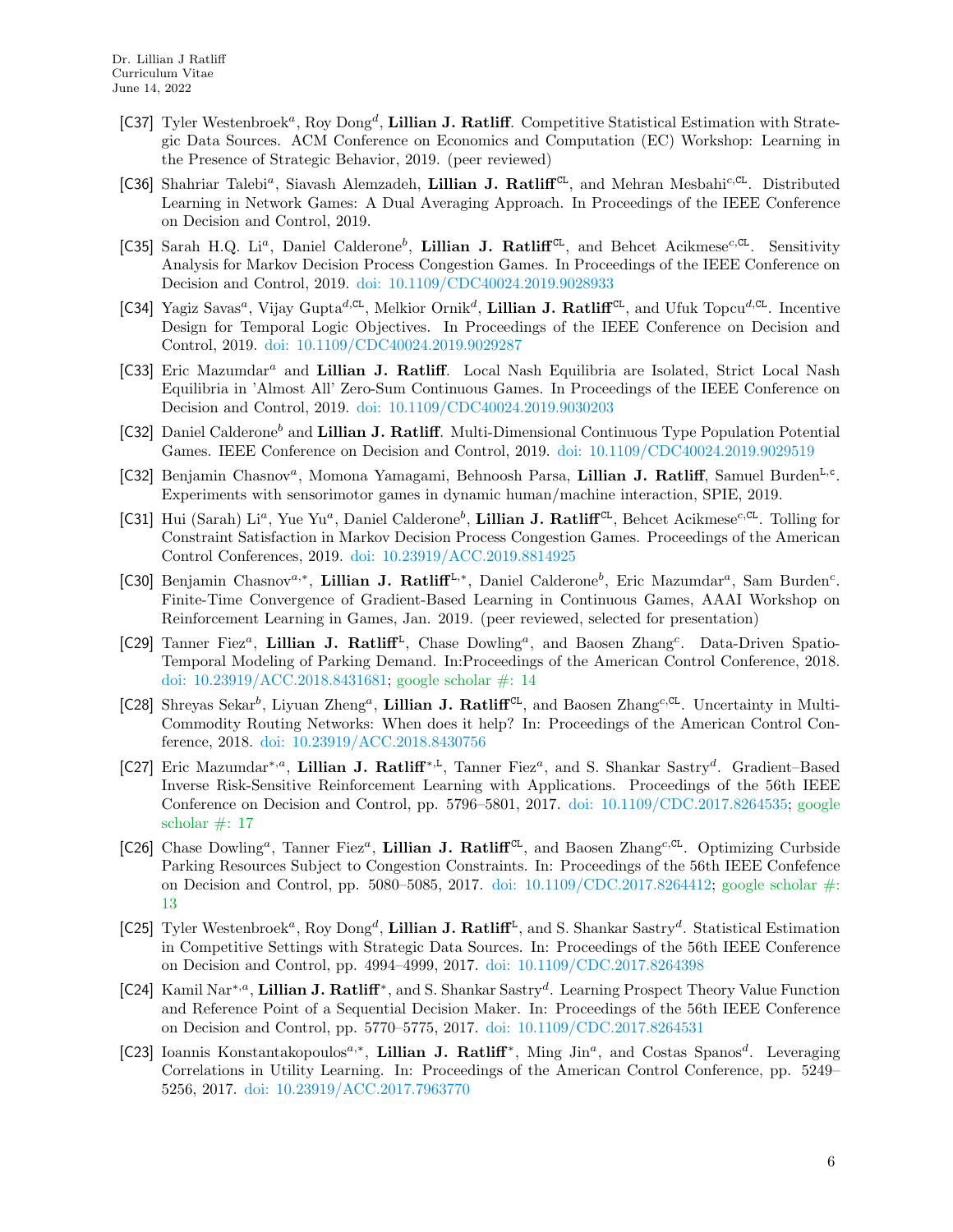- [C22] Lillian J. Ratliff, Chase Dowling<sup>a</sup>, Eric Mazumdar<sup>a</sup>, and Baosen Zhang<sup>c</sup>. To observe or not to observe: Queuing game framework for urban parking. Proceedings of the IEEE 55th Conference on Decision and Control, pp. 5286–5291, 2016. [doi: 10.1109/CDC.2016.7799079;](http://dx.doi.org/10.1109/CDC.2016.7799079) [google scholar #: 16](https://scholar.google.com/scholar?oi=bibs&hl=en&authuser=2&cites=237397093702051631&as_sdt=5)
- [C21] Daniel Calderone, Eric Mazumdar, Lillian J. Ratliff, and S. Shankar Sastry. Understanding the impact of parking on urban mobility via routing games on queue-flow networks. Proceedings of the IEEE 55th Conference on Decision and Control, pp. 7605–7610, 2016. [doi: 10.1109/CDC.2016.7799444](http://dx.doi.org/10.1109/CDC.2016.7799444)
- [C20] Ioannis C. Konstantakopoulos<sup>a</sup>, Lillian J. Ratliff, Ming Jin, Costas Spanos, and S. Shankar Sastry. Smart building energy efficiency via social game: a robust utility learning framework for closingthe-loop. In: Proceedings of the 1st International Workshop on Science of Smart City Operations and Platforms Engineering in partnership with Global City Teams Challenge, pp. 1–6, 2016. [doi:](http://dx.doi.org/10.1109/SCOPE.2016.7515054) [10.1109/SCOPE.2016.7515054;](http://dx.doi.org/10.1109/SCOPE.2016.7515054) [google scholar #: 19](https://scholar.google.com/scholar?cites=10537783773422630651&as_sdt=5,48&sciodt=0,48&hl=en)
- [C19] Ioannis C. Konstantakopoulos<sup>a</sup>, Lillian J. Ratliff, Ming Jin, Costas J. Spanos, and S. Shankar Sastry. Inverse modeling of non-cooperative agents via mixture of utilities. In: Proceedings of the IEEE 55th Conference on Decision and Control, pp. 6327–6334, 2016. [doi: 10.1109/CDC.2016.7799243;](http://dx.doi.org/10.1109/CDC.2016.7799243) [google scholar #: 18](https://scholar.google.com/scholar?cites=8893396095599387791&as_sdt=5,48&sciodt=0,48&hl=en)
- [C18] Daniel Calderone, Lillian J. Ratliff, S. Shankar Sastry. Lane Pricing via Decision-Theoretic Lane Changing Model of Driver Behavior, In: Proceedings of the 54th IEEE Conference on Decision and Control, pp. 3457–3462, 2015. [doi: 10.1109/CDC.2015.7402754](http://dx.doi.org/10.1109/CDC.2015.7402754)
- [C17] Dexter Scobee, Lillian J. Ratliff, Roy Dong, Henrik Ohlsson, M. Verhaegen, S. Shankar Sastry. Nuclear Norm Minimization for Blind Subspace Identification (N2BSID), In: Proceedings of the 54th IEEE Conference on Decision and Control, pp. 2127–2132, 2015. [doi: 10.1109/CDC.2015.7402521](http://dx.doi.org/10.1109/CDC.2015.7402521) [google scholar #: 12](https://scholar.google.com/scholar?oi=bibs&hl=en&authuser=2&cites=9046514920897606686&as_sdt=5)
- [C16] Lillian J. Ratliff, Ming Jin, Ioannis Konstantakopoulos, Costas Spanos, and S. Shankar Sastry. Social Game for Building Energy Efficiency: Incentive Design. In: Proceedings of the 52nd Allerton Conference on Communication, Control, and Computing, pp. 1011–1018, 2014. [doi: 10.1109/ALLER-](http://dx.doi.org/10.1109/ALLERTON.2014.7028565)[TON.2014.7028565;](http://dx.doi.org/10.1109/ALLERTON.2014.7028565) [google scholar #: 47](https://scholar.google.com/scholar?oi=bibs&hl=en&cites=1311538406862238490)
- [C15] Lillian J. Ratliff, Roy Dong, Henrik Ohlsson, Alvaro A. Cardenas, and S. Shankar Sastry. Privacy and Customer Segmentation in the Smart Grid. In: Proceedings of the 53rd IEEE Conference on Decision and Control, pp. 2136–2141, 2014. [doi: 10.1109/CDC.2014.7039714](http://dx.doi.org/10.1109/CDC.2014.7039714)
- [C14] Lillian J. Ratliff, Roy Dong, Henrik Ohlsson, and S. Shankar Sastry. Incentive Design and Utility Learning via Energy Disaggregation. In: Proceedings of the International Federation of Automatic Control, vol. 47, no. 3, pp. 3158–3163, 2014. [doi: 10.3182/20140824-6-ZA-1003.02557;](http://dx.doi.org/10.3182/20140824-6-ZA-1003.02557) [google scholar](https://scholar.google.com/scholar?oi=bibs&hl=en&cites=3556403040367762893) [#: 32](https://scholar.google.com/scholar?oi=bibs&hl=en&cites=3556403040367762893)
- [C13] Daniel Calderone, Lillian J. Ratliff, and S. Shankar Sastry. Pricing for Coordination in Open-Loop Differential Games. In: Proceedings of the International Federation of Automatic Control, vol. 47, no. 3, pp. 9001–9006, 2014. [doi: 10.3182/20140824-6-ZA-1003.02655](http://dx.doi.org/10.3182/20140824-6-ZA-1003.02655)
- [C12] Henrik Ohlsson, Lillian J. Ratliff, Roy Dong, and S. Shankar Sastry. Blind Identification via Lifting. In: Proceedings of the International Federation of Automatic Control, vol. 47, no. 3, pp. 10367–10372, 2014. [doi: 10.3182/20140824-6-ZA-1003.02567;](http://dx.doi.org/10.3182/20140824-6-ZA-1003.02567) [google scholar #: 12](https://scholar.google.com/scholar?oi=bibs&hl=en&authuser=2&cites=6903546181519301365&as_sdt=5)
- [C11] Roy Dong, Lillian J. Ratliff, Henrik Ohlsson, and S. Shankar Sastry. Fundamental Limits of Non-Intrusive Load Monitoring. Proceedings of the 3rd ACM Conference on High Confidence Networked Systems, pp. 11–18, 2014. . [doi: 10.1145/2566468.2566471;](http://dx.doi.org/10.1145/2566468.2566471) [google scholar #: 37](https://scholar.google.com/scholar?oi=bibs&hl=en&cites=954569453835153610)
- [C10] Lillian J. Ratliff, Samuel Burden, and S. Shankar Sastry. Genericity and Structural Stability of Non-Degenerate Differential Nash Equilibria. Proceedings of the American Control Conference, pp. 3990–3995, 2014. [doi: 10.1109/ACC.2014.6858848;](http://dx.doi.org/10.1109/ACC.2014.6858848) [google scholar #: 30](https://scholar.google.com/scholar?cites=4216976763728938372&as_sdt=5,48&sciodt=0,48&hl=en)
- [C9] Lillian J. Ratliff, Samuel Burden, and S. Shankar Sastry. Characterization and Computation of Local Nash Equilibria in Continuous Games. Proceedings of the 51st Annual Allerton Conference on Communication, Control, and Computing, pp. 917–924, 2013. [doi: 10.1109/Allerton.2013.6736623;](http://dx.doi.org/10.1109/Allerton.2013.6736623) [google scholar #: 178](https://scholar.google.com/scholar?oi=bibs&hl=en&cites=15794502017770984547)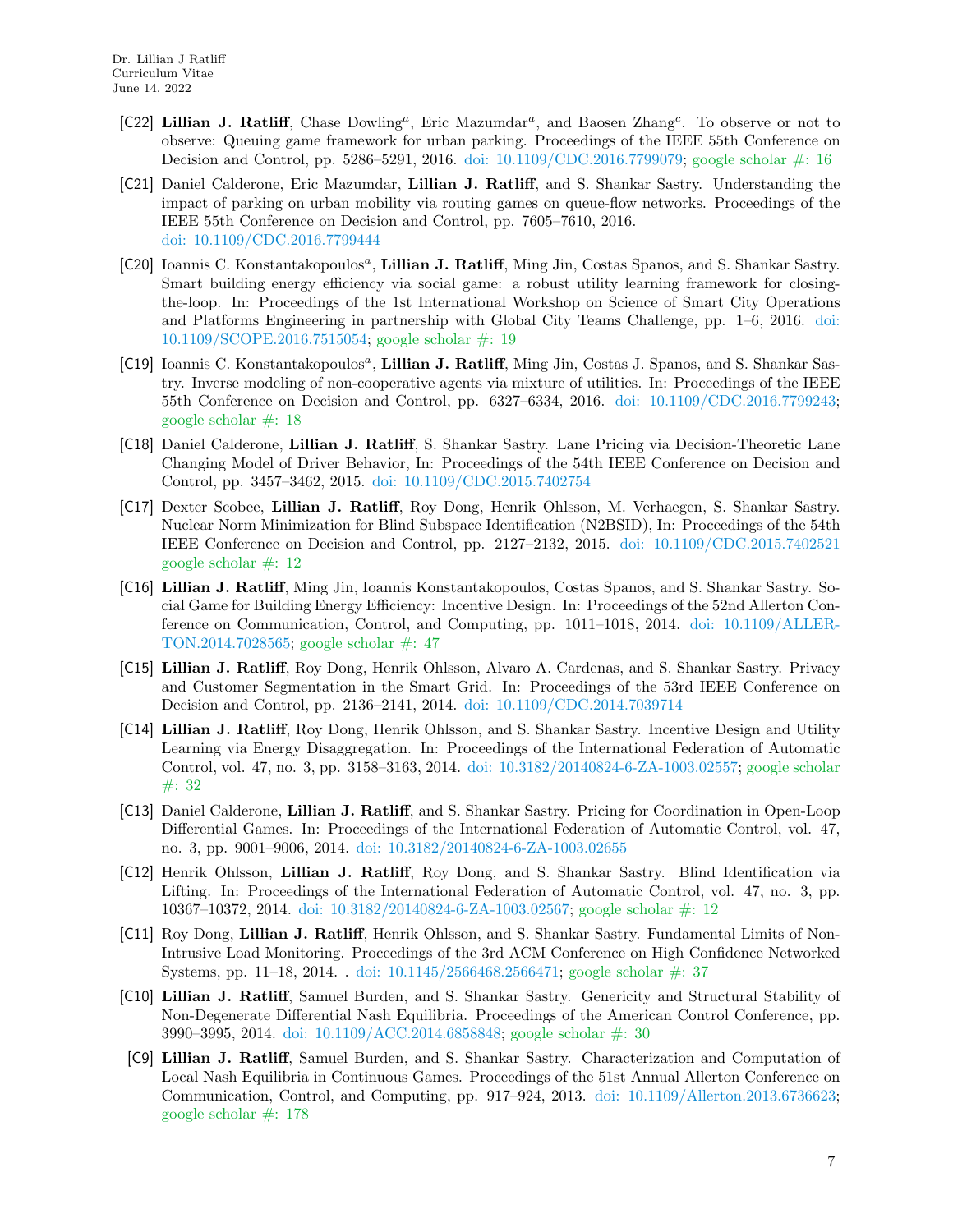- [C8] Roy Dong, Lillian J. Ratliff, Henrik Ohlsson, and S. Shankar Sastry. Energy Disaggregation via Adaptive Filtering. Proceedings of the 51st Annual Allerton Conference on Communication, Control, and Computing, pp. 173–180, 2013. [doi: 10.1109/Allerton.2013.6736521;](http://dx.doi.org/10.1109/Allerton.2013.6736521) [google scholar #: 62](https://scholar.google.com/scholar?oi=bibs&hl=en&cites=4215900277462127000)
- [C7] Roy Dong, Lillian J. Ratliff, Henrik Ohlsson, and S. Shankar Sastry. A Dynamical Systems Approach to Energy Disaggregation. Proceedings of the 52nd IEEE Conference on Decision and Control, pp. 6335–6340, 2013. [doi: 10.1109/CDC.2013.6760891;](http://dx.doi.org/10.1109/CDC.2013.6760891) [google scholar #: 32](https://scholar.google.com/scholar?oi=bibs&hl=en&cites=2492673454902816100)
- [C6] Daniel Calderone, Lillian J. Ratliff, and S. Shankar Sastry. Pricing Design for Robustness in Linear-Quadratic Dynamic Games. Proceedings of the 52nd IEEE Conference on Decision and Control, pp. 4349–4354, 2013. [doi: 10.1109/CDC.2013.6760558](http://dx.doi.org/10.1109/CDC.2013.6760558)
- [C5] Aaron Bestick, Lillian J. Ratliff, Pan Yan, Ruzena Bajcsy, and S. Shankar Sastry. An Inverse Correlated Equilibrium Framework for Utility Learning in Multiplayer, Noncooperative Settings. Proceedings of the ACM Conference on High Confidence Networked Systems, pp. 9–16, 2013. [doi:](http://dx.doi.org/10.1145/2461446.2461449) [10.1145/2461446.2461449](http://dx.doi.org/10.1145/2461446.2461449)
- [C4] Samuel Coogan, Lillian J. Ratliff, Daniel Calderone, Claire Tomlin, S. Shankar Sastry. Energy Management via Pricing in LQ Dynamic Games. Proceedings of the American Controls Conference, pp. 443–448, 2013. [doi: 10.1109/ACC.2013.6579877;](http://dx.doi.org/10.1109/ACC.2013.6579877) [google scholar #: 39](https://scholar.google.com/scholar?oi=bibs&hl=en&cites=7787100110916952376)
- [C3] Lillian J. Ratliff, Samuel Coogan, Daniel Calderone, S. Shankar Sastry. Pricing in Linear-Quadratic Dynamic Games. Proceedings of the 50th Annual Allerton Conference on Communication, Control, and Computing, pp. 1798–1805, 2012. [doi: 10.1109/Allerton.2012.6483440;](http://dx.doi.org/10.1109/Allerton.2012.6483440) [google scholar #: 21](https://scholar.google.com/scholar?oi=bibs&hl=en&cites=733047319045601798)
- [C2] Lillian J. Ratliff and P. Kachroo. Validating numerically consistent macroscopic traffic models using microscopic data. In: Proceedings of the Transportation Research Board 89th Annual Meeting, 2010. 17p. paper no. 10-2633
- [C1] Daniel P. Cook, Yitung Chen, Lillian J. Ratliff, Huajun Chen, and Jian Ma. Numerical Modeling of EM Pump Efficiency. Proceedings of the ASME Conference, pp. 775–780, 2006. [doi:](http://dx.doi.org/10.1115/IMECE2006-15174) [10.1115/IMECE2006-15174](http://dx.doi.org/10.1115/IMECE2006-15174)

#### Conference & journal quality publications under review:

- [CS2] Sara Dean, Mihaela Curmei, Lillian J. Ratliff, Jamie Morgenstern, Maryam Fazel. Multi-learner risk reduction under endogenous participation dynamics, submitted to NeurIPS, 2022. [arXiv: 2206.02667](http://arxiv.org/abs/2206.02667)
- [CS1] Dmitriy Druvsyatskiy\*, Maryam Fazel, Lillian J. Ratliff<sup>\*</sup>. Improved Rates for Derivative Free Gradient Play in Monotone Games, submitted to CDC, 2022. [arXiv: 2111.09456](http://arxiv.org/abs/2111.09456)

#### Technical Reports not included above:

- [A9] Roy Dong<sup>d</sup>, Lillian J. Ratliff. Approximate Regions of Attraction in Learning with Decision-Dependent Distributions, [arXiv: 2107.00055](http://arxiv.org/abs/2107.00055)
- [A8] Jingjing Bu, Lillian J. Ratliff<sup>L</sup>, Mehran Mesbahi. Global Convergence of Policy Gradient for Sequential Zero-Sum Linear Quadratic Differential Games, [arXiv: 1911.04672,](http://arxiv.org/abs/1911.04672) 2019. [google scholar](https://scholar.google.com/scholar?oi=bibs&hl=en&authuser=2&cites=13493389952909240166&as_sdt=5) [#: 24](https://scholar.google.com/scholar?oi=bibs&hl=en&authuser=2&cites=13493389952909240166&as_sdt=5)
- [A7] Benjamin Chasnov, Tanner Fiez, Lillian J. Ratliff. Gradient Conjectures for Strategic Multi-Agent Learning. Available Online: [Working Paper,](https://faculty.washington.edu/ratliffl/research/2019conjectures.pdf) 2019.
- [A6] Tanner Fiez<sup>a</sup>, Shreyas Sekar<sup>b</sup>, Lillian J. Ratliff. Correlated Markovian Bandits with Smoothed Reward Feedback, 2018. [arXiv: 1803.04008](http://arxiv.org/abs/1803.04008)
- [A5] Clay Campaigne, Maximilian Balandat, Lillian J. Ratliff. Welfare Effects of Dynamic Electricity Pricing. 2016. [Working Paper, UC Berkeley Tech. Report.](https://www.ocf.berkeley.edu/~clay/file/SimulatingDynamicTariffs.pdf)
- [A4] Chase Dowling, Tanner Fiez, Lillian J. Ratliff, Baosen Zhang. How much urban traffic is searching for parking? 2017. arXiv:  $1702.06156v2$ ; google scholar  $\#$ : 31
- [A3] Ioannis C. Konstantakopoulos, Lillian J. Ratliff, Ming Jin, S. Shankar Sastry, Costas Spanos. Social game for building energy efficiency: Utility learning, simulation, and analysis. 2014. [arXiv: 1407.0727](http://arxiv.org/abs/1407.0727)
- [A2] Lillian J. Ratliff, Carlos Barreto, Roy Dong, Henrik Ohlsson, Alvaro A. Cárdenas, and S. Shankar Sastry. Effects of Risk on Privacy Contracts for Demand-Side Management. 2014. [arXiv: 1409.7926v3](http://arxiv.org/abs/1409.7926v3)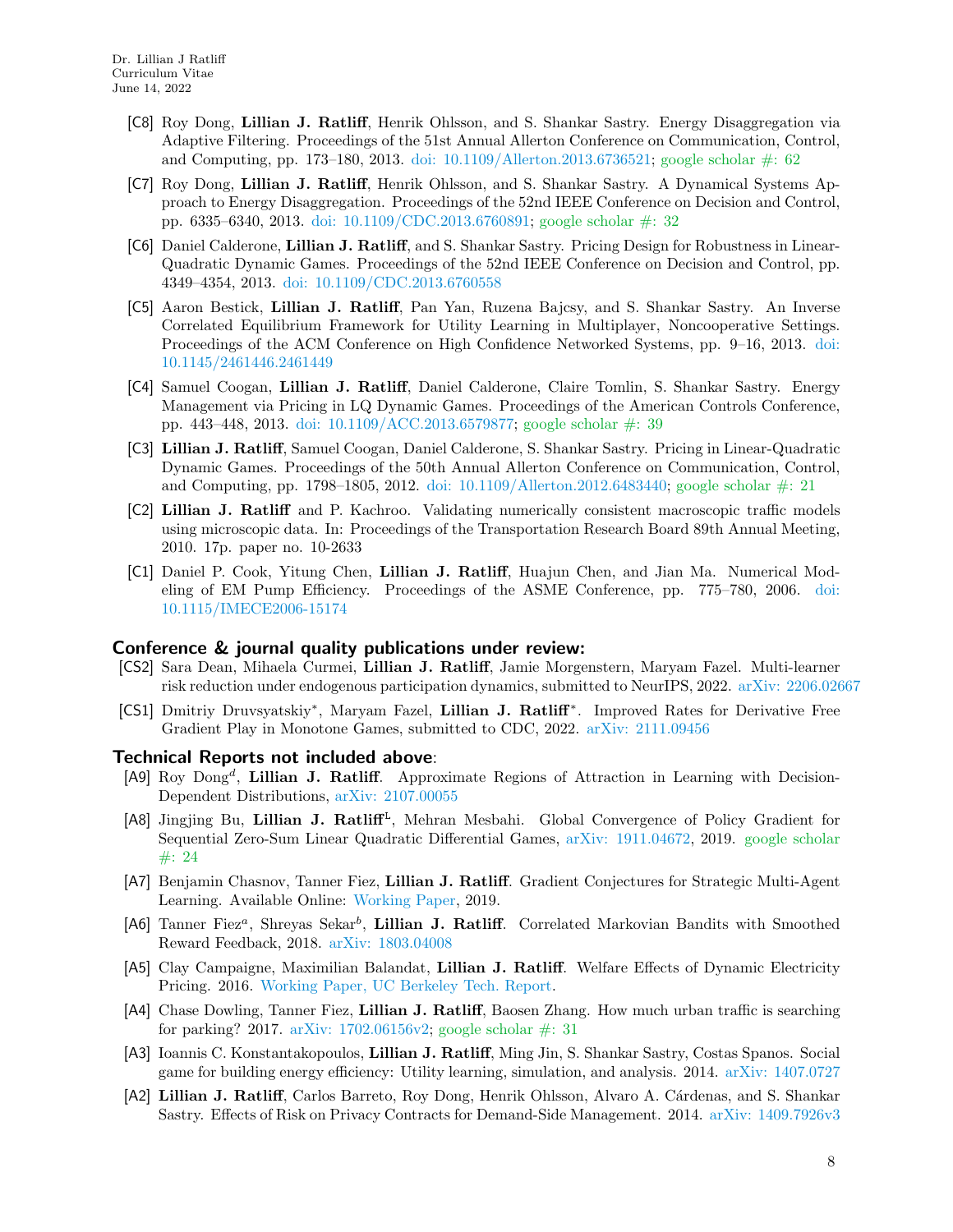[A1] Henrik Ohlsson, Lillian J. Ratliff, Roy Dong, Shankar Sastry. Blind Identification of ARX Models with Piecewise Constant Inputs. 2013. [arXiv: 1303.6719](http://arxiv.org/abs/1303.6719)

### Chapters in edited books:

[B1] Roy Dong, Lillian J. Ratliff. Energy Disaggregation and the Utility-Privacy Tradeoff in Big Data Analytics for Power Systems. Editor: Reza Arghandehr and Yuxun Zhou. Elsevier, 2017.

#### Theses:

- [T2] Lillian J. Ratliff. Incentivizing Efficiency in Societal-Scale Cyber-Physical Systems. Ph.D. Thesis, University of California, Berkeley, 2015. [UC Berkeley Tech Report No.: UCB/EECS-2015-178](https://www2.eecs.berkeley.edu/Pubs/TechRpts/2015/EECS-2015-178.html)
- [T1] Lillian J. Ratliff. Conservation-Based Uncertainty Propagation in Dynamic Systems. MS Thesis, University of Nevada, Las Vegas, 2010 [UNLV Tech Report No.: 867](https://digitalscholarship.unlv.edu/thesesdissertations/867/ )

### Invited Lectures, Seminars, Panels and Workshops

- 1. Invited talk at American Control Conference on Safety Critical Learning-Based Systems, June 2022
- 2. Invited talk at ICLR workshop on "Gameification and Multi-agent Solutions" April 2022
- 3. Invited talk at UC Berkeley EECS Seminar series, March 2022
- 4. Invited talk at Simons Institute workshop on Learning in the Presence of Strategic Behavior, March 31, 2022: "Beyond Open Loop Algorithm Design: Learning from Decision-Dependent Data"
- 5. Invited talk at UT Austin Seminar Feb 2, 2022: "Closing the Loop in ML: A prelude to learning-based intelligent systems"
- 6. Invited talk at IPAM workshop entitled Mathematics of Collective Intelligence, Feb 15-19 2022: "Learning via Conjectural Variations: A differential perspective on bounded rationality"
- 7. Invited long-term participant in Simons Institute program on "Learning and Games", Spring 2022.
- 8. Invited long-term participant in Simons Institute program on "Learning and Games", Spring 2022. Speaker in Learning and Games Reading group.
- 9. Invited talk at NeurIPS workshop on "Learning in the presence of strategic behavior", Dec. 2021
- 10. Invited talk at MIT OPTML++ Seminar April 21, 2021: "Beyond Open Loop Thinking: A prelude to learning-based intelligent systems"
- 11. Invited panel participant for NSF-PIRE Worskshop on [NSF-PIRE Workshop: US-Germany CPS](https://cps-vo.org/group/3D-urban-transportation-workshop) [Collaborations Assured CPS Autonomy for 3D Urban Transportation: Drones, Flying Cars and](https://cps-vo.org/group/3D-urban-transportation-workshop) [Beyond,](https://cps-vo.org/group/3D-urban-transportation-workshop) June 2021
- 12. Invited panel participant on resilient infrastructure systems with AI/IoT in workshop on ["Control for](https://state-space.ieeecss.org/d/37-roadmap-2030-vision-statements-for-control-for-societal-challenges-virtual) [societal-scale challenges: Future Directions"](https://state-space.ieeecss.org/d/37-roadmap-2030-vision-statements-for-control-for-societal-challenges-virtual), June 2021
- Panel: "Theme 3, Resilient infrastructure-systems with AI and IoT"
	- 13. UW ECE Colloquium April 6, 2021 "Beyond Open Loop Thinking: A prelude to learning-based intelligent systems"
	- 14. Invited talk at C3.AI Digital Transformation Institute, March 4th 2021, "Beyond Open Loop Thinking: A prelude to learning-based intelligent systems"
	- 15. Invited talk at AAAI-21 Workshop on Reinforcement Learning in Games
	- 16. Invited talk at UC Berkeley: "Learning-Based Intelligent Systems: Dynamics, Algorithms, Markets", Dec 2020
	- 17. Invited Speaker at INFORMS 2020 Annual Meeting; workshop on 'Online learning and games in electricity networks: from theory to practice', Talk title: Viewing Learning In Markets Through The Lens Of Dynamical Systems,
	- 18. Invited Speaker at Simon's Institute program on Theory of Reinforcement Learning, workshop on Mathematics of Online Decision Making, Fall 2020; Talk Title: Gradient Descent-Ascent Provably Convergences to Strict Local Minmax with Finite Timescale Separation.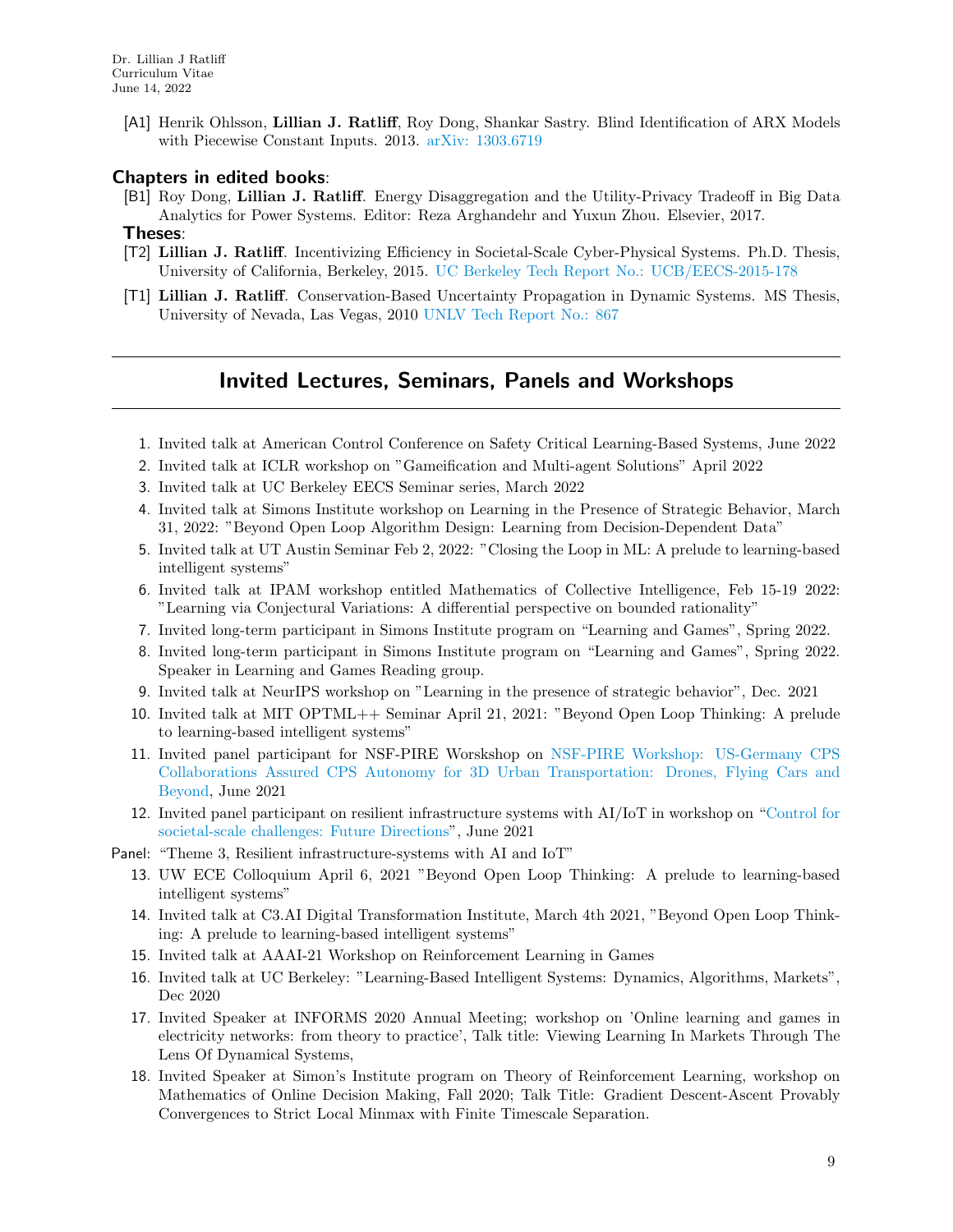- 19. ITA Workshop, Session on 'People, AI, and Fairness': 'Sequential Decision-Making in Two-Sided Platforms: Balancing Competing Objectives', Feb. 2020
- 20. University of California, Berkeley, 'Modeling On-Street Parking: Challenges and Opportunities', Nov. 2019
- 21. NSF CPS PI Meeting, Workshop on Smart and Connected Communities, 'Intelligent Infrastructure and the Digital Transformation: Challenges and Opportunities,' 2019
- 22. University of California, Berkeley, 'Learning in Stackelberg Games: An Implicit Approach with Provable Guarantees', 2019 Nov. 15
- 23. University of Illinois, Urbana-Champaign, DCL Seminar, 'Learning in Stackelberg Games: An Implicit Approach with Provable Guarantees', 2019 Nov. 6
- 24. National Academy of Engineering, China-America Frontiers of Engineering 2019 Meeting, 'Intelligent Infrastructure & the Digital Transformation: Improving Lives Through Automation', San Diego, CA July 2019
- 25. University of California, Berkeley, Center for Human Artificial Intelligence (CHAI), 'Learning via Consistent Conjectures', April 24 2019.
- 26. National Science Foundation (NSF), Smart & Connected Communities principal investigator meeting and workshop, 'Data Informed Modeling and Correct-by-Design Control Protocols for Personal Mobility in Intelligent Urban Transportation Systems', 2019 April 1
- 27. University of Michigan, EECS Control Theory Seminar, 'Learning in Non-Stationary Environments: Near-Optimal Guarantees', March 29 2019.
- 28. University of California, Berkeley, Controls Seminar, 'Learning in Non-Stationary Environments: Near-Optimal Guarantees', Feb 2019. S. Shankar Sastry]
- 29. Stanford University, ISL Seminar, 'Learning in Non-Stationary Environments: Near-Optimal Guarantees', Jan 24th 2019.
- 30. C3 AI, 'Learning in Non-Stationary Environments: Near-Optimal Guarantees', Jan 25th 2019.
- 31. University of Texas, Austin, Control Theory Seminar, 'Learning in Non-Stationary Environments: Near-Optimal Guarantees', Oct. 2018 Ufuk Topcu]
- 32. Workshop on Learning and Decision Making, 'Learning, Decision-Making, & Incentives using Mobility Data: Case Studies, Challenges, and Opportunities', ACC 2018
- 33. National Science Foundation (NSF), Smart & Connected Communities principal investigator meeting and workshop, 'Data Informed Modeling and Correct-by-Design Control Protocols for Personal Mobility in Intelligent Urban Transportation Systems', 2018 March 26
- 34. NSF, Cyber-Physical Systems (CPS) meeting principal investigator meeting and workshop, 'Emerging Markets and Myopic Decision-Making in Multi-Modal Transportation Systems: Models and Validation', 2017 November 12
- 35. Vanderbilt Initiative for Smart-City Operations Research (VISOR) Multi-Modal Mobility Workshop, 'Learning, Decision-Making, and Incentives using Mobility Data: Case Studies, Challenges, and Opportunities', 2018 January 19 [Host: Abhishek Dubey]
- 36. University of Washington, College of Engineering Lecture Series, 'Making Cities Smarter for Drivers: Using Data to Improve Urban Congestion', 2017 November 7
- 37. University of Notre Dame, 'Learning to Prospect—New Algorithms for Modeling Risk-Sensitive Decision-Making', 2017 March 24
- 38. NSF, CPS Award Foundations on Resilient Cyber-Physical Systems Review, 'New Vistas in Urban Infrastructures', 2017 January 25
- 39. NSF CPS Award Foundations on Resilient Cyber-Physical Systems Review, 'Urban Mobility: Learning, Behavioral Modeling, and Incentives', 2017 January 25
- 40. University of Washington (EE Colloquium), 'The Emerging Data Market—Adaptive Incentives for Smart, Connected Infrastructure', 2016 November 29
- 41. NSF CPS Award Foundations of Resilient Cyber Physical Systems Review, Beyond FORCES: The Emerging Data Market and Sharing Economy, 2016 June 16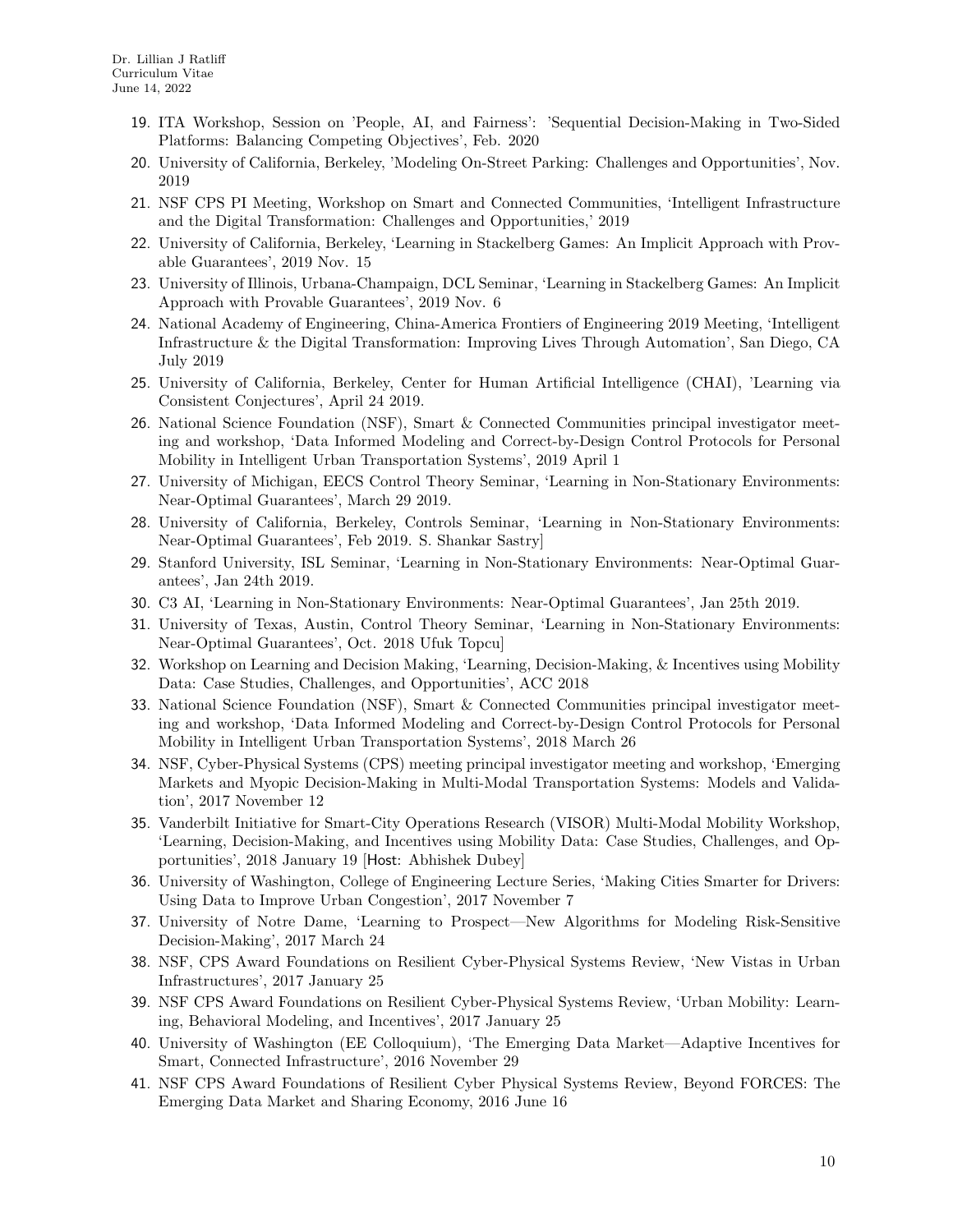- 42. Celebration of Shankar Sastry 60th Birthday and 10 Years of CPS, University of California, Berkeley, 'Next Generation Urban Ecosystem and The Emerging Data Market', 2016 May 26
- 43. UK cyber security delegation visit to UC Berkeley, 'Privacy Aware Monetization of Data', 2016 May 10
- 44. ONR Embedded Humans MURI review at University of California, Berkeley, 'Prospecting for Autonomy: Closing-the-Loop via Mechanism Design', 2016 February 24
- 45. California Institute of Technology, 'The Emerging Data Market—Adaptive Incentives for Smart, Connected Infrastructure', 2016 February 2
- 46. Siebel Energy Institute, RWE Visit, 'Emerging Data Market', 2015 November 10
- 47. KTH Sweden, 'NEXt–generation Urban ecoSystem: Smart, Connected Infrastructure & Communities', 2015 September 17
- 48. NSF CPS Award Foundations of Resilient Cyber Physical Systems Review, 'Emerging Data Market', 2015 September 17
- 49. Privacy Lab at University of California, Berkeley, 'New Vulnerabilities Lead to the Need for New Service Models', 2015 May 26
- 50. University of California, Santa Barbara, 'Incentivizing Efficiency in Societal-Scale Cyber-Physical Systems', 2015 March 11
- 51. University of Washington, 'Incentivizing Efficiency in Societal-Scale Cyber-Physical Systems', 2015 March 3
- 52. University of California, San Diego, 'Incentivizing Efficiency in Societal-Scale Cyber-Physical Systems', 2015 February 9
- 53. Stanford, 'Game Theoretic Tools for Societal Scale Cyber-Physical Systems', 2014 May 30
- 54. University of Michigan, 'Game Theoretic Tools for Societal Scale Cyber-Physical Systems', 2014 March 24 [Host: Demos Teneketzis]
- 55. CDC Workshop on Big Data Analytics for Societal Scale Cyber-Physical Systems: Energy Systems, Privacy Based Service Contracts and Insurance, 2014 December
- 56. NSF Team for Research in Ubiquitous Secure Technology (TRUST) site visit, 'Characterization and Computation of Local Nash Equilibria in Continuous Games', 2013 October 10

# Graduate Students and Postdoctoral Scholars

### Past Graduate Students and Postdocs:

- Tanner Fiez, PhD, UW ECE 2021 [Current]: Amazon
- Liyuan Zheng, PhD, UW ECE 2021 [Current]: Microsoft
- Mitas Ray, MS, UW ECE, 2020 [Current]: FICC.AI
- Shreyas Sekar, Postdoc, 2017-2018 [Current]: Asst. Prof., U. Toronto
- Daniel Calderone, Postdoc 2017-2019 [Current]: Lecturer, UW AA

### Current Graduate Students and Postdocs :

- Adhyyan Narang, 2nd Yr UW ECE (co-advisor M. Fazel)
- Evan Faulkner, 2nd Yr UW ECE
- Jaiyi Li, 2nd Yr UW ECE (co-adviser B. Zhang)
- Benjamin Chasnov, 5th Yr UW ECE (co-advisor S. Burden)
- Arnab Maiti, 1st Yr UW CSE (co-advisor K. Jamieson)
- Avinandan Bose, 1st Yr UW CSE
- Ross Boczar, Postdoc, 2021–present
- Daniel Calderone, Postdoc 2022–present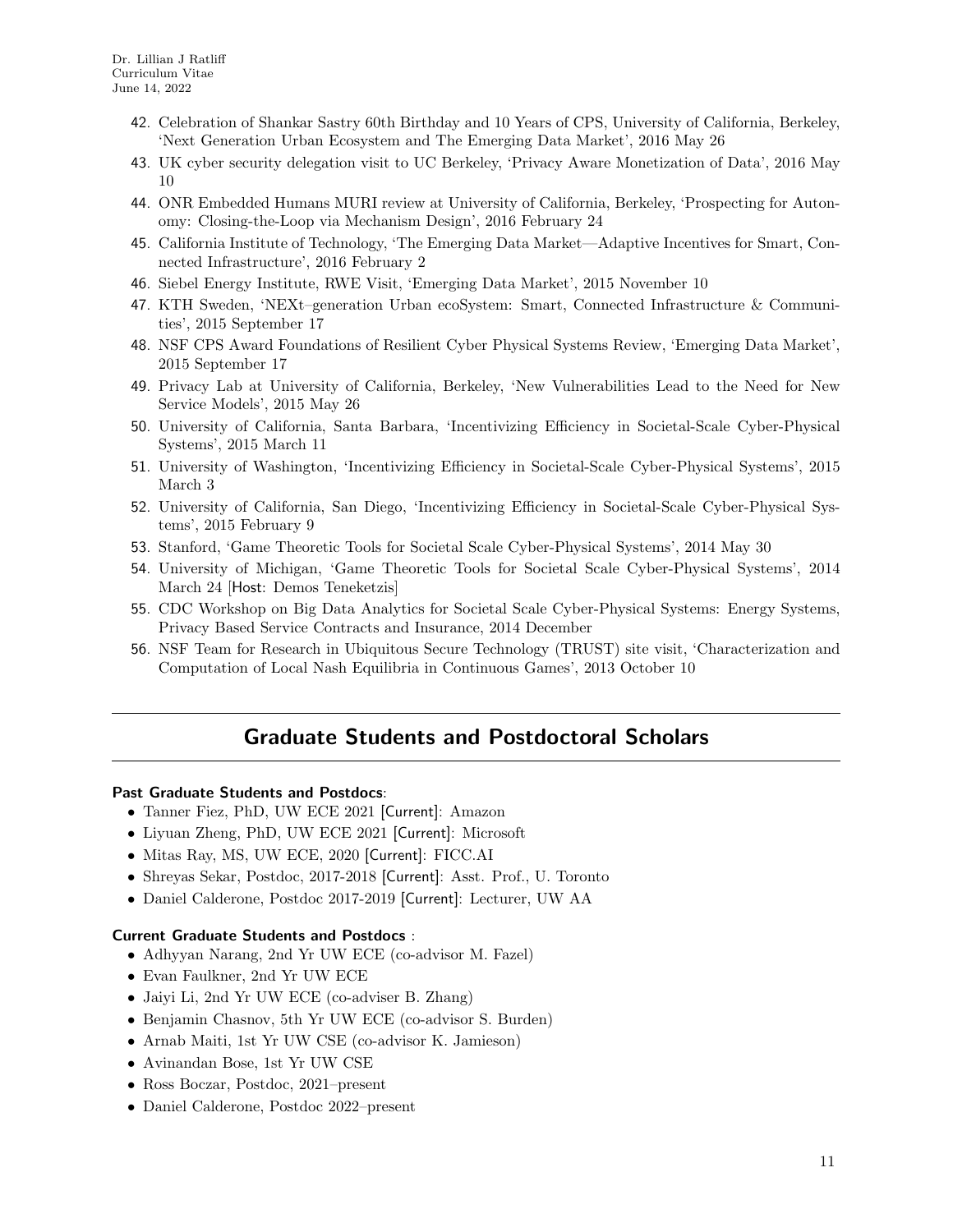# Funding

| • Computing for the Environment Initiative QUW<br>Role: Co-Lead: 06/10/2022-06/09/2023<br>UW Co-Lead: Anne Goodchild                                                                                       | \$50,000                                    |
|------------------------------------------------------------------------------------------------------------------------------------------------------------------------------------------------------------|---------------------------------------------|
| • NSF: SCC-IRG Track 1: Mobility for all-Harnessing Emerging Transit Solutions for Underserved<br>Communities                                                                                              |                                             |
| Role: Co-PI: 10/2020-10/2024<br>Collaborative Proposal: joint with Abhishek Dubey, Vanderbilt                                                                                                              | \$399,276<br>total: \$2,878,094             |
| • ONR YIP: Algorithmic Competition, Cooperation, and Collusion: Heterogeneous Learning<br>Role: Single PI: 2020-2023, 36 Month                                                                             | \$510,000                                   |
| • Amazon Faculty Research Award<br>Role: Co-Lead: 2018<br>UW Lead: Kevin Jamieson                                                                                                                          | \$40,000<br>total: $$80,000+AWS$ time       |
| • NSF CPS: SMALL: Collaborative Research: Information Design and Price Mechanisms in Platforms<br>for Cyber-Physical Systems with Learning Agents<br>Role: PI: $9/2019 - 9/2022$<br>UW Co-PI: Baosen Zhang | \$298,788                                   |
| Collaborative proposal: Joint with Ramesh Johari, Stanford                                                                                                                                                 | total: \$500,000                            |
| • NSF RI: III: SMALL: Robust Inference and Influence in Dynamic Environments<br><b>Role: PI:</b> $9/2019-9/2022$<br>UW Co-PI: Kevin Jamieson                                                               | \$365,958                                   |
| • NSF CAREER: Co-Design of Information and Incentives in Societal-Scale Cyber-Physical Systems<br>Role: Single PI: 9/2019-9/2024                                                                           | total: \$515,959 (\$499,959+\$16000 REU)    |
| • NSF CPS: Medium: Collaborative Research: Convergent, correct, and scalable reinforcement learning<br>for CPS                                                                                             |                                             |
| Role: Co-PI: 9/2018-8/2022 Collaborative Proposal: joint with Sam Coogan, GaTech total: \$998,000<br>UW PI: Sam Burden                                                                                     | UW total: \$666,254                         |
| • NSF SCC: IRG Track 2: Data Informed Modeling and Correct-by-Design Control Protocols for Personal<br>Mobility in Intelligent Urban Transportation Systems                                                |                                             |
| Role: PI: 8/2017-8/2022<br>UW Co-PI: Behçet Açikmeşe<br>Gatech Co-PI: Samuel Coogan                                                                                                                        | total: \$1,022,619 (\$996,619+\$26,000 REU) |
| • NSF SCC-RCN: MOHERE: Mobility, Health, and Resilience in SCC: Building Capacities and Expanding                                                                                                          |                                             |
| Impact<br>Role: Senior Personnel: $10/2017 - 10/2021$<br>UW PI: Radha Poovendran                                                                                                                           | total: \$500,000                            |
| • NSF CRII: CPS: Emerging Markets and Myopic Decision-Making in Multi-Modal Transportation Sys-<br>tems: Modeling and Validation                                                                           |                                             |
| Role: Single PI: 6/2017-6/2021                                                                                                                                                                             | total: \$190,878 (\$174,878+\$16,000 REU)   |
| • NSF US Ignite: Collaborative Research: Focus Area 1: Social Computing Platform for Multi-Modal<br>Transit                                                                                                |                                             |
| Role: Co-PI: 9/2016-8/2020<br>UW PI: Baosen Zhang                                                                                                                                                          | UW total \$300,000                          |
| Collaborative Proposal: joint with Abhishek Dubey, Vanderbilt                                                                                                                                              | total: \$600,000                            |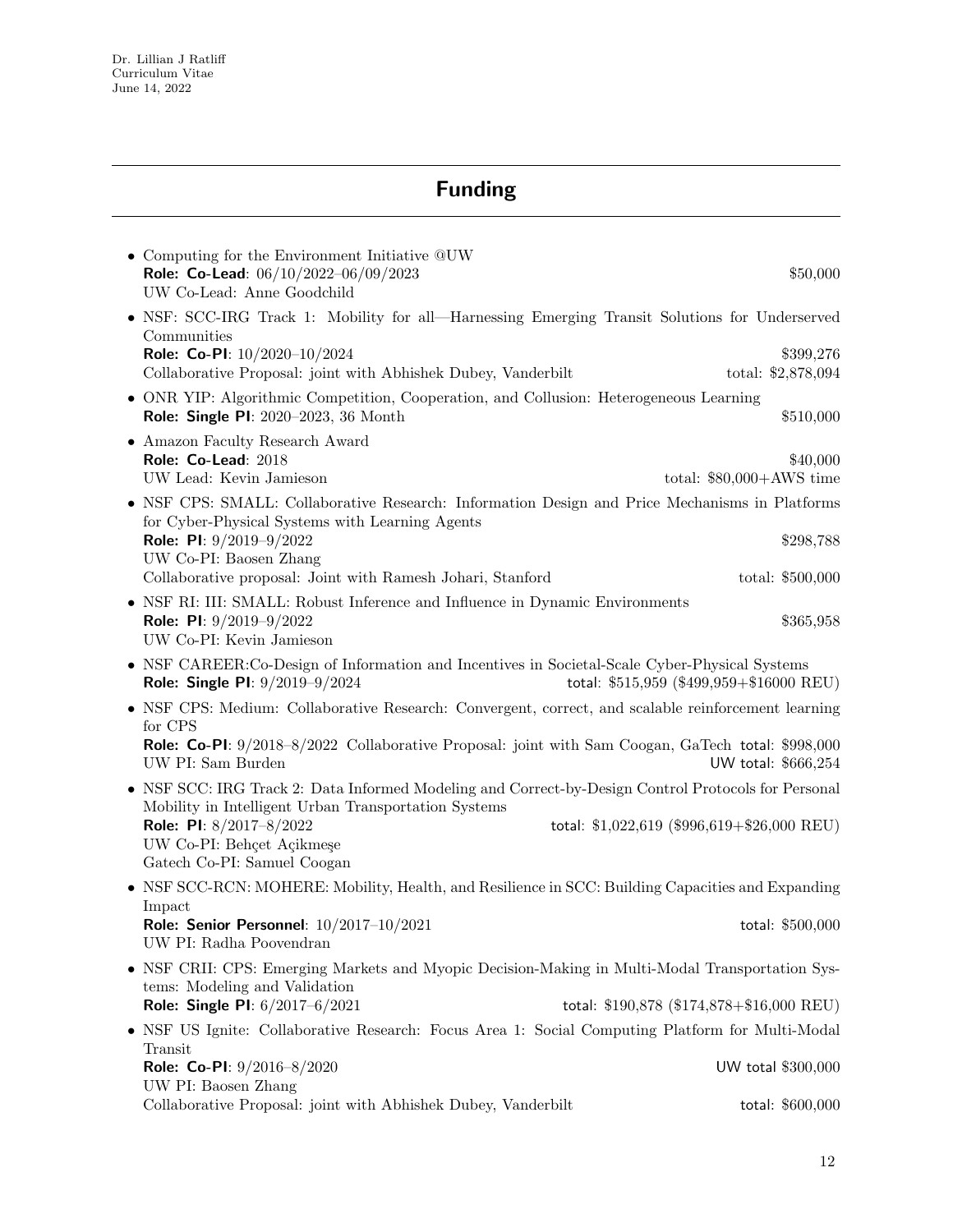• NSF EAGER: Congestion Mitigation via Better Parking: New Fundamental Models and A Living Lab **Role: Co-PI:**  $7/2016-6/2018$  total: \$218,130 UW PI: Baosen Zhang

# **Teaching**

| • EE445 Foundations of Optimization and Machine Learning       | $\mathrm{Sp}$ '22              |
|----------------------------------------------------------------|--------------------------------|
| • EE 341 Discrete Time Linear Systems Theory                   | Fa '21, Sp '21, Sp '20, Sp '19 |
| • EE/AA 547 Linear Systems Theory I                            | Wi '22, Wi '20, Fa '18, Fa '17 |
| $\bullet$ EE/AA 510 Mathematical Foundations of Systems Theory | Fa '19                         |
| $\bullet$ EE 546 Learning in Games                             | Wi '21, Wi '19, Fa '16         |
| $\bullet$ EE/AA/ME 548 Linear Systems Theory II                | Wi '18                         |
| • $EE/AA/ME$ 549 System Identification                         | Sp'17                          |

#### Course Design:

• Co-creator (w/ Maryam Fazel) of undergraduate course "EE 446: Fundamentals of Optimization and Machine Learning" to be taught Spring 2022

**Overview**: Fundamentals of Optimization and Machine Learning is an introduction to optimization and machine learning models motivated by their application in areas including statistics, decision-making and control, and communication and signal processing. The goal is to give ECE undergraduate students at the junior/senior level the foundational mathematical concepts and theory that underpins modern optimization and machine learning algorithms. In particular, students will be able to model basic machine learning algorithms using the language of convex optimization. The course will also be a cornerstone course for the new data science option for undergraduates.

• Creator of graduate course "EE546: Learning in Games"

**Overview**: Learning in games is an introduction to game theory and learning algorithms used in game theory. The course is designed as a split course with one part lecture and one part discussion of papers. In the second part, classical or seminal papers are paired with very modern/recent papers on core topics in learning in games, where students sign up to present in discussant/critic pairs. This process gives students a historical perspective, broadens their knowledge of the literature across time and domain, and enables students to learn to read and synthesize information in technical papers.

### **Service**

### Service Conferences and Journals

- ML: Program Committee/Reviewer for International Conference on Machine Learning (ICML), Advances in Neural Information Processing Systems (NeurIPS)
- AI: Program Committee/Reviewer for AAAI Confernece on Artificial Intelligence (AAAI), International Joint Conference on Artificial Intelligence (IJCAI), Conference on Uncertainty in Artificial Intelligence (UAI)
- Control: Program Committee/Reviewer for Learning for Dynamics and Control (L4DC), American Control Conference (ACC), IEEE Conference on Decision and Control (CDC)
- CPS & Game Theory: Program Committee/Reviewer for International Conference on Cyber-Physical Systems, Conference on Decision and Game Theory for Security (GameSec)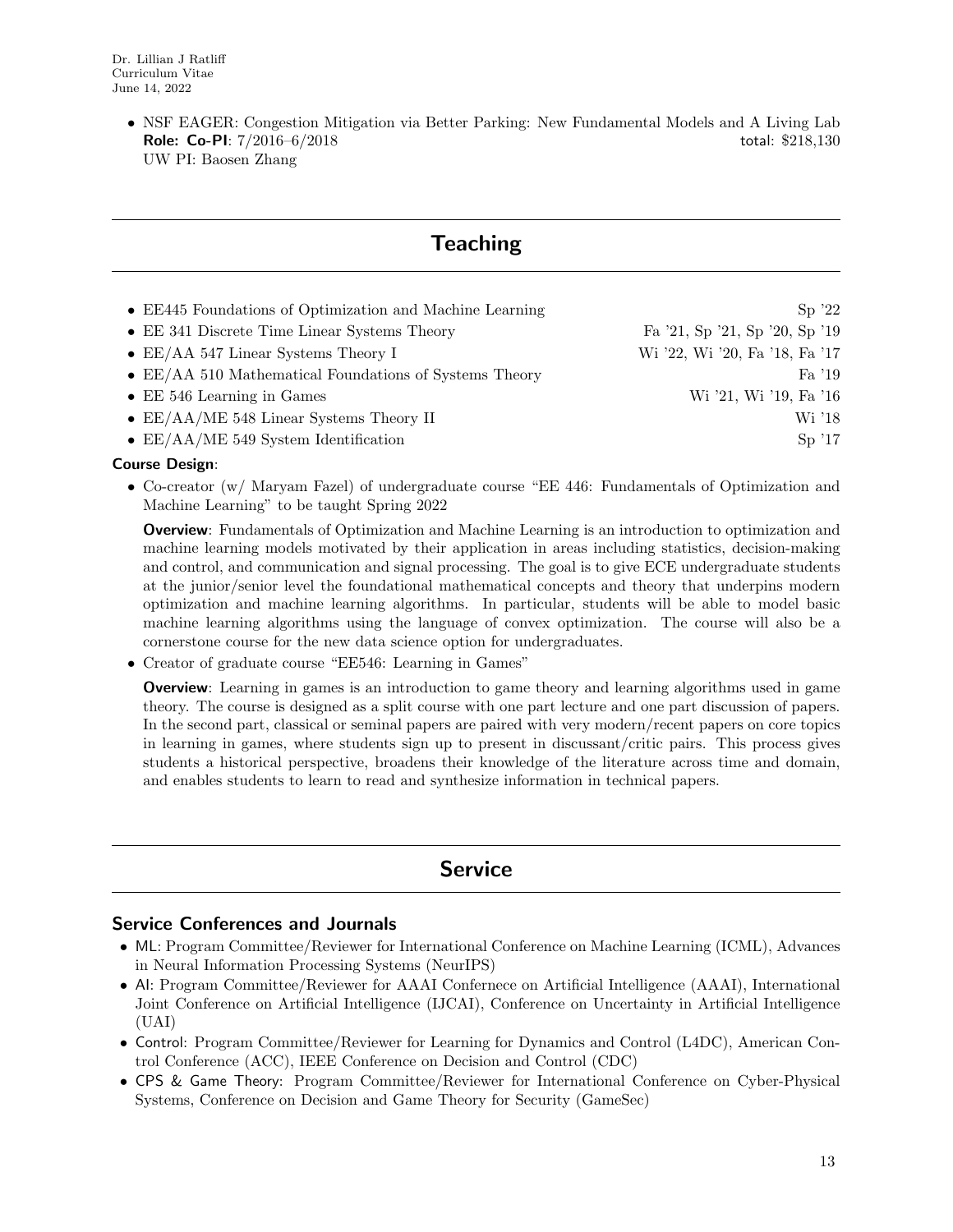- Journals: IEEE Transactions on Automatic Control (TAC), IEEE Transactions on Intelligent Transportation Systems (Trans. ITS), Automatica, IEEE Transactions on Control of Networked Systems (TCNS), IEEE Transactions on Smart Grid
- Organizing Committee: ICCPS (2018, 2019), GameNet (2019), GameSec (2018), ACC (2019), IJCAI (2019,2020)

### Departmental Service.

| • Creating the Department NSF Broadening Participation in Computing/Engineering Plan |                                            | 2022      |
|--------------------------------------------------------------------------------------|--------------------------------------------|-----------|
| • Fellowship Committee                                                               | 2016-2017, 2018-2019, 2019-2020            |           |
| • Qualifying Exam Committee                                                          |                                            | 2017      |
| $\bullet$ Space Committee                                                            | 2016-2017, 2017-2018, 2018-2019, 2019-2020 |           |
| $\bullet$ Concentration Area Panel                                                   |                                            | Fall 2017 |
| • ECE Chair Search Committee                                                         | $2019-2020$ Academic Yr                    |           |
| • Committee for Assessing Lecturer Pool (w/ Scott Hauck, Tai-Cheng Chen)             |                                            | 2020-2021 |
| $\bullet$ IEEE/HKN ECE Concentration Panel (for Controls and Robotics),              |                                            | 2020      |
|                                                                                      |                                            |           |

### College Service.

| • College of Engineering Award Committee                                                              | $2021 - 2022$   |
|-------------------------------------------------------------------------------------------------------|-----------------|
| $\bullet$ Participant in CoE STARS recruiting event as EE faculty representative,                     | Winter 2018     |
| • Gave a lecture as part of the UW Lecture Series, open to the general public                         | Dec, 2017       |
| <b>Title:</b> 'Making Cities Smarter for Drivers: Using Data to Improve Urban Congestion and Parking' |                 |
| • Panel participant for "ENGR 598A: Preparing for Academic Careers in Engineering,"                   | Fall 2016       |
| • Participant in CoE STARS recruiting event as EE faculty representative,                             | Fall 2016       |
| • Participant in CoE STARS EE Panel with the STARS Students,                                          | Winter 2017     |
| $\bullet$ CoE STARS Mentor (7 students)                                                               |                 |
| • Host and mentor NSF REUs every summer and during the academic year                                  | $2016$ -present |

### Professional Society and Other Service.

- NSF Panel Reviewer for various programs in both CISE and ENG directorates (∼ 15 panels) 2015–2020
- Invited panelist for the "Resilient infrastructure-systems with AI and IoT" hosted by IEEE Control Systems Society (CSS) as part of the workshop on Control for Societal Challenges June 2021 Provides the opportunity to contribute to the 2030 Roadmap for the CSS.

| • Mentor to Organizers of the NSF CPS PI Meeting                              | 2022          |
|-------------------------------------------------------------------------------|---------------|
| • Organizer UW ECE Colloquium Series                                          | Spring 2021   |
| • Lead Organizer for NSF CPS PI Meeting                                       | 2018          |
| • Co-Organizer for NSF CPS PI Meeting                                         | 2017, 2019    |
| • Lead Organizer for NSF SCC PI Meeting                                       | 2018          |
| • Co-Organizer for NSF SCC PI Meeting                                         | 2018, 2019    |
| • Co-organizer Equity, Diversity and Inclusion Luncheon at NSF CPS PI Meeting | $2017 - 2019$ |

Role: Creator in 2017, recruited other faculty members to help organize; Co-Organizer in 2017–2019

- Co-organizer for ADSI workshop on Learning and Control at UW, Summer 2019
- Co-organizer for workshop at University of Washington, Smart Cities Visioning Workshop, January 2016
- Co-Organizer of Workshop on 'Big Data Analytics for Societal Scale Cyber-Physical Systems: Energy Systems,' at IEEE Conference on Decision and Control, Los Angeles, CA, 2014 December
- Co-Organizer of Workshop on 'Smart Cities: Service Models, Vulnerabilities, and Resilience' at IEEE Conference on Decision and Control', Osaka, Japan, 2014 December

### Service Related to Diversity, Equity, Inclusion, Justice & Belonging.

• Creating the Department NSF Broadening Participation in Computing/Engineering Plan 2022